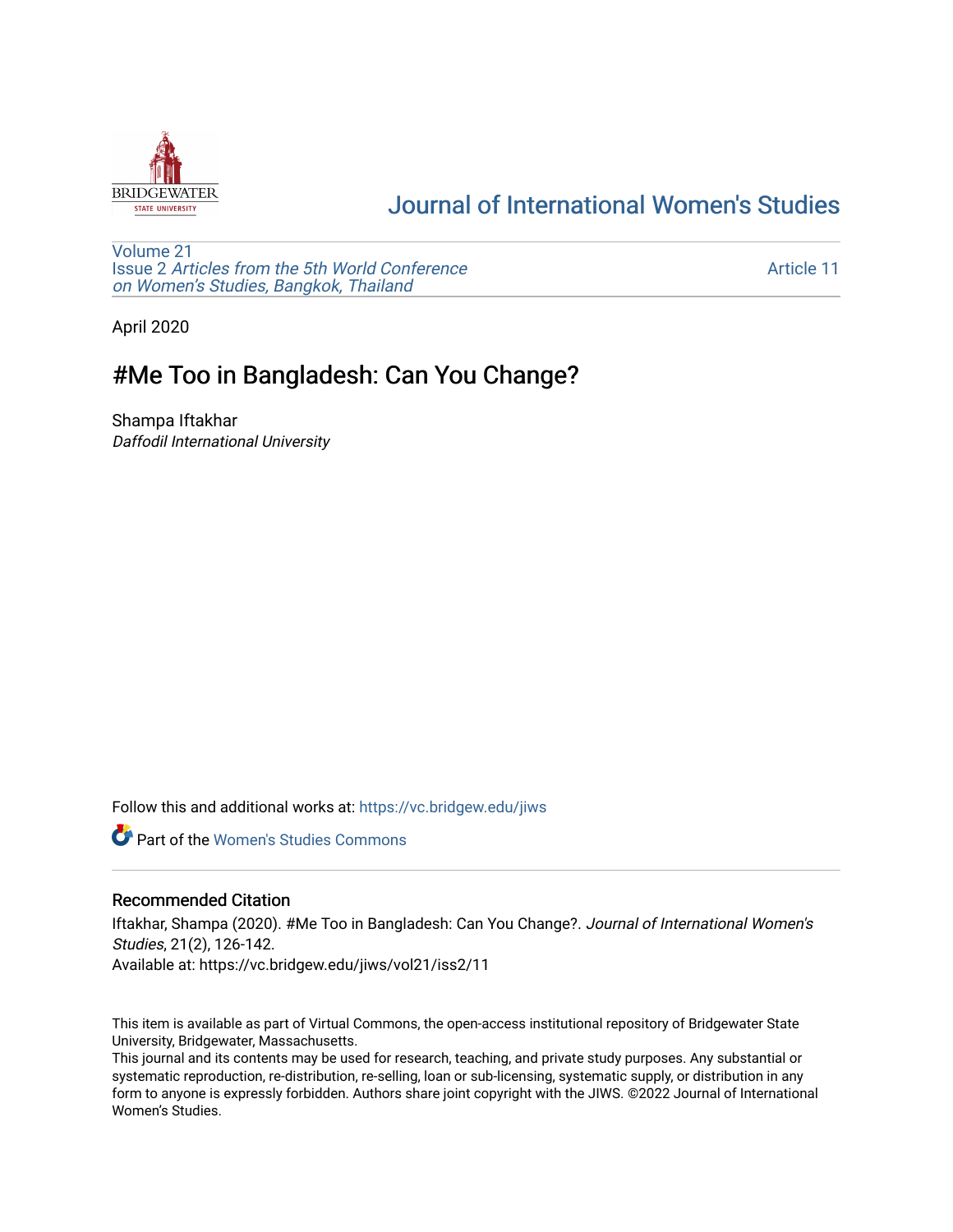#### Iftakhar: #Me Too in Bangladesh: Can You Change?

This journal and its contents may be used for research, teaching and private study purposes. Any substantial or systematic reproduction, re-distribution, re-selling, loan or sub-licensing, systematic supply or distribution in any form to anyone is expressly forbidden. ©2020 Journal of International Women's Studies.

### **#Me Too in Bangladesh: Can You Change?**

By Shampa Iftakhar<sup>[1](#page-1-0)</sup>

#### **Introduction**

With the global rise of the #Me Too movement and hashtag, sexual harassment has become a buzzword. The term "sexual harassment" was initially used to refer to a workplace phenomenon (Farley 1978, Mackinnon 1989). However, since the pioneering work on the issue, it has become clear that sexual harassment is inclusive of public space, educational institutions, and the home. It has been defined as "unwanted sexual advances, request for sexual favors and other verbal or physical conduct of a sexual nature" by the U.S. Equal Employment Opportunity Commission (1980). Two types of harassment are identified: the first is a "quid pro quo" and the second, a hostile work environment. Though both of these refer to workplace sexual harassment, these are different in nature. The first one occurs when a supervisor demands sex, sexual favors or sexual contact from a subordinate or from a job applicant. It is inclusive of employment related decisions such as a favorable recommendation letter or promotion. A quid pro quo can occur if there is a threat of negative work consequences for refusing to confer sexual favors. For example, the target of harassment might lose a job or be relegated to unfavorable work. In such situations, targets are punished for stepping outside of patriarchal norms regarding the gendered division of labor, job benefits, titled positions, and so on. Thus, the quid pro quo is a form of sexual harassment that is regarded by some misogynists as the price women must pay for stepping into male dominated workplace worlds. This "price" includes humiliating and inappropriate verbal language and/or actual physical violations of women.

It is well-known by many that #Me Too was initiated by Tarana Burke in 2017, an African American woman who herself had been the victim of sexual violence becoming a widespread platform overnight to share previously unreleased stories of pain, insults, and injustices caused by sexual harassment both within the workplace and beyond. #Me Too hit Bangladesh in 2018 when survivors began to express their own experiences to show the solidarity with the worldwide, viral #Me Too movement. Despite the growing success in women's empowerment, Bangladesh fails to ensure safety for women and girls, and they are prone to sexual assault and harassment almost everywhere, including within their own homes, workplaces, public transport, educational institutions, and holy places.

This article focuses on an overview of sexual harassment in Bangladesh followed by #Me Too survivors' stories, analyzing them from multiple theoretical perspectives including patriarchy, women as a second sex, child sexual abuse, and male-domination specifically in the work-setting. An additional objective of the paper is to explore how Bangladeshi socio-cultural norms deeply rooted in a patriarchal mindset, condone malicious practices that jeopardize women. The findings indicate that even though #Me Too shone only a temporary light in Bangladesh, it nonetheless

<span id="page-1-0"></span><sup>&</sup>lt;sup>1</sup> Shampa Iftakhar is an Assistant Professor in the Department of English at Daffodil International University. She obtained BA (Hons) and MA from Jahangirnagar University. Her research areas cover fourth wave feminism with a special focus on the #MeToo movement in Bangladesh, violence, human rights, rape-culture, the Rohingya Issue, politics, religion and diaspora literature. Her publications include nine articles published in different journals. She can be contacted via her email address [shampa.eng@daffodilvarsity.edu.bd](mailto:shampa.eng@daffodilvarsity.edu.bd)

Journal of International Women's Studies Vol. 21, No. 2 April 2020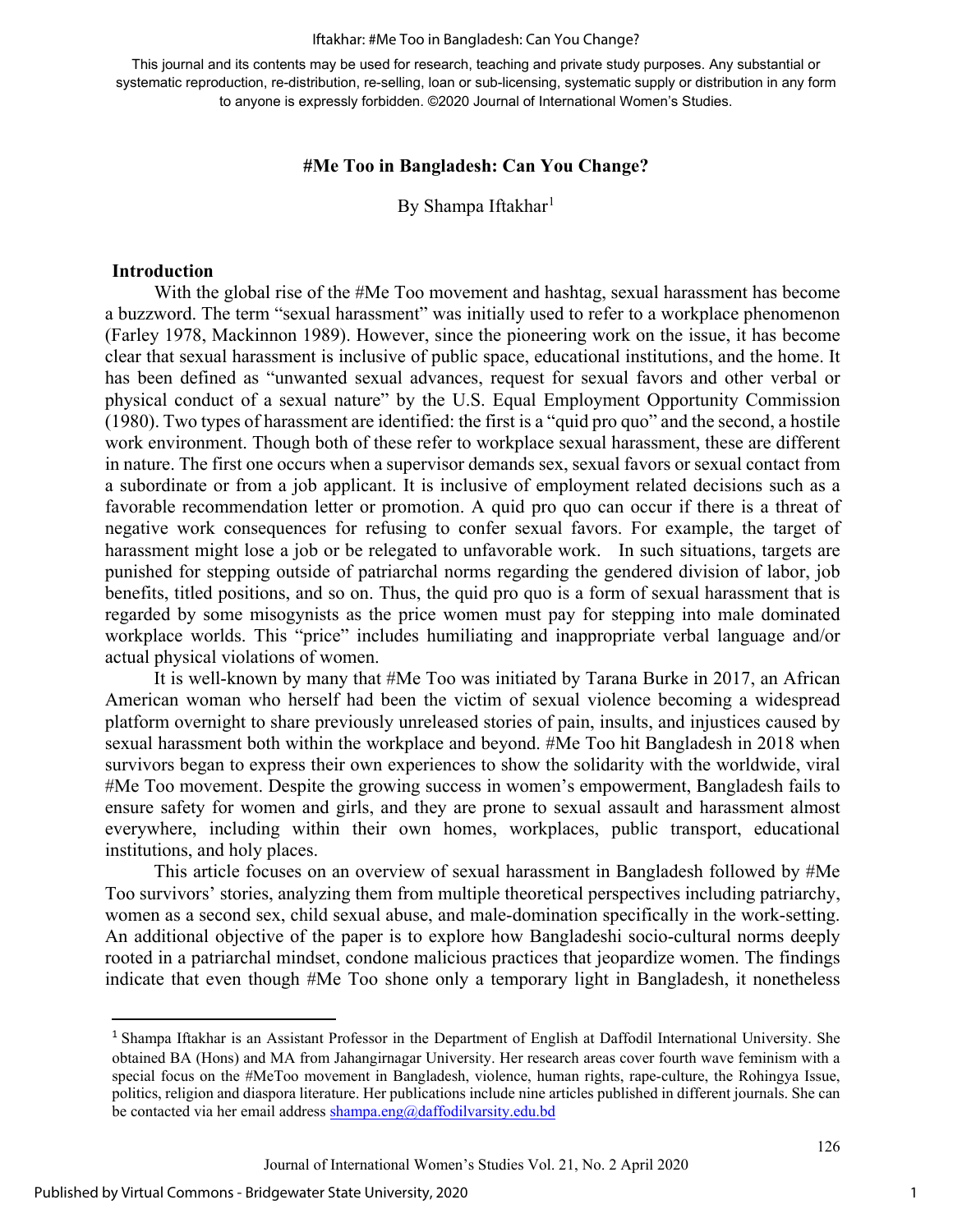served to raise awareness of the problem, and focused attention on rethinking and revising both existing law and education. Thus, the Bangladeshi version of the movement joined in global solidarity and sisterhood.

## **Sexual Harassment in Bangladesh**

As with girls and women worldwide, in public and private spaces, Bangladeshis experience high levels of sexual harassment, abuse, and violence from men. This ranges from unwanted "chatting up, name-calling, sexualized assaults and threats, various kinds of control and coercion, to physical and sexual assaults, rape and murder" (Johnstone & Boyle 2018, p.118). Studies indicate that sexual harassment promotes and sustains gender inequality as well as workplace discrimination (Martin 2003; Lopez, Hodson and Roscigno 2009). Bangladesh is no exception. A recent survey conducted by Karmojibi Nari (2019) asserts that 12.4% of ready-made garment workers report sexual harassment in the workplace. Ain o Salish Kendra (2019), a Legal Aid & Human Rights Organization in Bangladesh, reports that in 2018 from January to December, 97 women out of 116 surveyed, were assaulted by stalkers throughout Bangladesh. Moreover, many incidents remain unreported in Bangladesh. In Bangladesh, sexual assault is pervasive, and it is all too common for justice to be evaded. It is practically impossible for the alleged person to go to trial, since sexual harassment is regarded as "trivial"—including abusive sexual language, dirty jokes, unwanted gesture, and the like. Unwanted but sexually motivated touches or gestures are ignored, accepted as "normal" (Democracy Watch, 2014). Though the Ministry of Women and Children (2011) in its Nation Action Plan to Prevent Violence Against Women and Children 2013-2025, has included twelve behaviors defining sexual harassment, these have not been included in the law of Bangladesh.

The law of Bangladesh provides completely ambiguous, misleading and inappropriate view of sexual harassment. Sexual assault is defined as "touching the sexual organ or other organs of a woman or a child" or "indecent gestures" (The Prevention of Women and Children Repression, 2000). The Prevention of Women and Children Repression (Act XVIII of 1995) is a special law which came into force on 17 July 1995. It intended to deal with violence against women and children. Then in 2000, this law was modified and expanded. In the second section of this Act punishments for different offences against women and children are mentioned. Clause no 10 of this section gives us a very oblique impression on sexual assault. It states:

- Whoever, to satisfy his sexual urge illegally, touches the sexual organ or other organ of a woman or a child with any organ of his body or with any substance, his act shall be said to be sexual oppression and he shall be punished with imprisonment for either description which may extend to ten years but not less than two years of rigorous imprisonment and also with fine.
- Whoever, to satisfy his sexual urge illegally, assaults a woman sexually or makes any indecent gesture, his act shall be deemed to be sexual oppression and he shall be punished with imprisonment for either description which may extend to seven years but not less than two years of rigorous imprisonment and also with fine.

Selection of language used to create a law is critical. Endicott (2002), states that the language used by lawmakers must provide for the authoritative resolution of the problem it addresses. These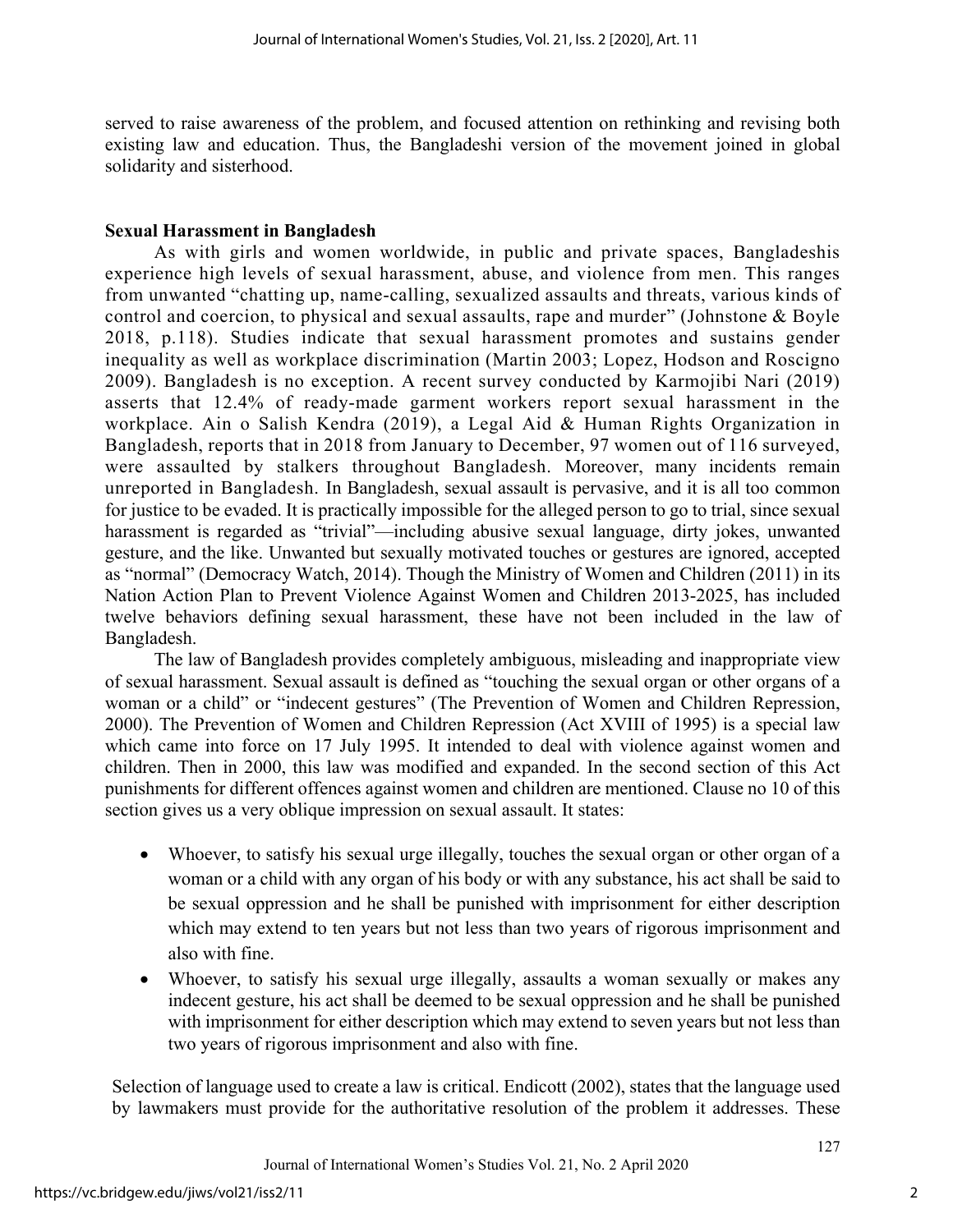above two sections are inadequate because they include a problematic, vague and misleading interpretation of "harassment". In the law, harassment does not include the use slang or inappropriate or even unexpected words that also contribute offending and undermining victims. Thus, if anyone were to be sexually assaulted for offensive jokes and unwanted "appreciation", then under the existing law, it is almost impossible to offer an "authoritative resolution". In addition, the term "satisfy his sexual urge" is absolutely limited as it focuses on basic human instincts, which results in pleasure, whereas it is well established that sexual assault is an exercise of power over another individual that creates and perpetuates gender discrimination and inequity, predominantly for women. The goal is to dominate and create feelings of insecurity, hindering empowerment, it is *not* the exercise of sexual pleasure (Mackinnon 1979, Uggen & Blackstone 2004, Wilson & Thompson, 2001).

 Another critical issue regarding sexual harassment in Bangladesh is the scarcity of research on in the Bangladeshi context. Ain o Salish Kendra (ASK), the Legal Aid & Human Rights Organization referred to above, publishes statistics on sexual harassment on a monthly basis by collecting news from various daily newspapers in Bangladesh. Bangladesh Mahila Parishad, a women's human rights organization in Bangladesh typically keeps records from the same sources though this organization does not publish those records online.

## **Stories of #Me Too Survivors in Bangladesh**

#Me Too went viral, virtually overnight in 2017. In Bangladesh it surfaced in 2018 via social media, mainly on Facebook and YouTube. This section offers a partial list of some of the bitter experiences of #Me Too survivors in Bangladesh to offer readers insight into cases of women who shared their stories in The Women's Chapter, a woman–centric online news portal, and on Facebook and YouTube:

- The Women's Chapter (2018), a first Bangladeshi online news portal for and about women, published the stories of three women Prioty, Simonti and Laiju. When the #Me Too wave highlighted the extent of sexual harassment in the workplace, Bangladeshiborn model Maksuda Akter Prioty, former Miss Ireland, revealed her experience of sexual assault by Rafiqul Islam, a rich merchant, a political personality, and owner of the Rongdhonu Group, one of the largest multinational companies of Bangladesh. Proity posted her story on Facebook, on 29 October 2018, simultaneously uploading a video to YouTube describing exactly what happened in 2015 when she went to his office to collect payment. In the video, she claims that he forced her out of the chair and onto the table. He groped her all over the body. He grabbed her face and kissed her on her lips. She explained that after she disclosed what happened to her, she was threatened (Prioty, Maksuda Akter 2018). [Although](https://www.youtube.com/watch?v=6PpkT0H13_g.%20Though) she lives in Ireland and is former Miss Ireland, she is a Bangladeshi and she was harassed in Bangladesh.
- Shucheesmita Simonti from Bangladesh, the editor of Women's Chapter English, who is currently studying in the Netherlands, was sexually assaulted by a "father-figure" several times over a decade ago. She was only 16 years old. As of this writing she is a graduate student in the Netherlands and an editor of the woman-centric online news portal "Women Chapter". On 30 October 2018 she posted her status on Facebook revealing that she had been abused by a media personality. Pronab Saha who is a well-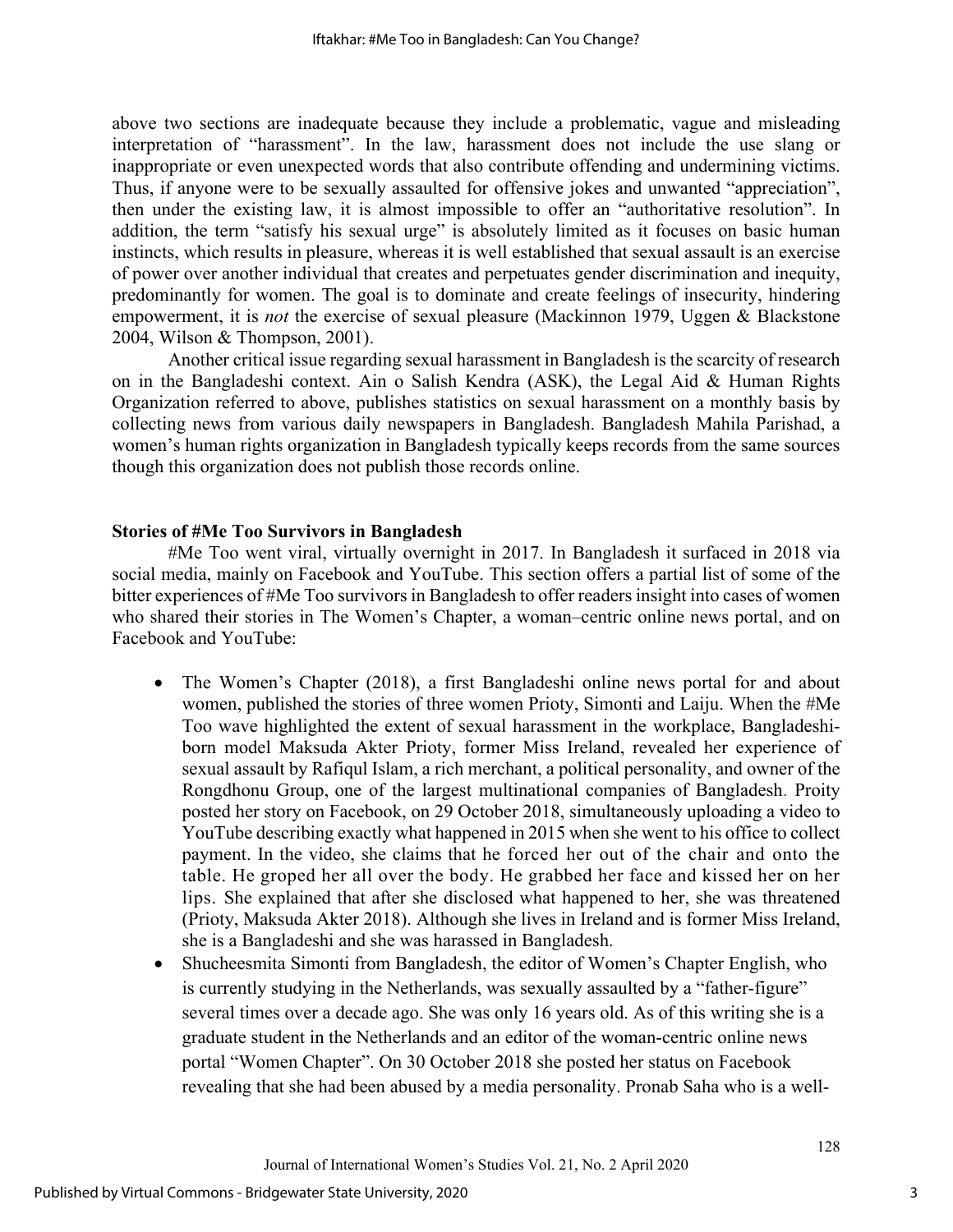known face in Bangladeshi media was in a relationship with her mother. Abusing this family relationship, Saha used to take Simonti to school and pick her up, in his car. She stated in her post, "He was close to my family and harassed me on several occasions by touching me inappropriately. I was completely devastated during my high school years because of him." (Women Chapter, 2018).

- Musfika Laiju another Bangladeshi woman working for an NGO, shared her story of sexual assault on Facebook. She was assaulted by a famous dramatist in Bangladesh, the late Salim Al din, Professor of Jahangirnagar University. In her post, she stated (Laizu, November 14, 2018) that he kissed her against her will and attempted to rape her 31 years ago, when she was admitted into the Drama and Dramatis Department. Salim-al-Din was the founding Chairman.
- On 7th of November 2018 Asmaul Hosna, another Bangladeshi woman, posted about her own experience of sexual assault by another media personality, Jamil Hossain. Asmaul met Jamil via Facebook and she had conversed with him and met him twice in some training sessions, after which they planned to meet for coffee. When she departed their meeting, Jamil put his hand on her left shoulder and proposed that they walk for a while. She agreed since she considered it a "friendly gesture." However, later while walking through an adjacent road, Jamil harassed her. He held her tightly, started kissing her lips and touching her body inappropriately.
- Dipanita Sen Roy, another voice of #Me Too, exposed in the Women's Chapter (2018) how she was assaulted by Anowar Chowdhury Jibon, an actor and psychiatrist when she was studying in his class. She originally posted this on her Facebook account, but later on deactivated it and kept no contact with anyone.
- Tasnuva Anan Shishir, a #Me Too survivor and transwoman, revealed her story at first on her Facebook profile and then in a round table discussion titled "#MeToo Movement in Bangladesh: Possibility and Challenges" at the National Press Club organized by the #Me Too Movement-Bangladesh. Afterwards, her speech was posted on YouTube [here](https://www.youtube.com/watch?v=xUXD7yEDrFQ) (Anan, 2018). Adnin (2018) reported Shishir's details how she was harassed by her would- be employee who inappropriately talked to her and posed before her nude followed by offensive questions. (Dhaka Tribune, "#Me Too: I asked him", 2018)
- Shabonti Kanta discussed how she was sexually abused by her nearest family members. She posted this information on her Facebook page, which she then she deactivated.
- Nadira Dilruba, a journalist for the magazine Oporadh Bichitra, also expressed her own experience publicly in a [human chain,](https://www.newagebd.net/article/56297/human-chain-formed-in-capital-in-solidarity-with-metoo-movement) formed in Dhaka, to show solidarity with #MeToo movement.
- The journalist [Alpha Arzu](https://en.banglatribune.com/others/news/19519/MeToo-wave-hits-Bangladesh-Daily-Star-probes) also posted on Facebook charging the Diplomatic Correspondent Rezaul Karim Lotus with harassment.

As with many other countries, #Me Too in Bangladesh is highly individualistic; the survivors are victimized in isolation, and they kept their bitter memories inside and unexposed for years. The movement shared common stories, personal in nature, and successfully drew the attention of the media, activists, professionals, social media users, and students from the beginning. All of the daily newspapers of Bangladesh published the latest updates about #Me Too. The press supported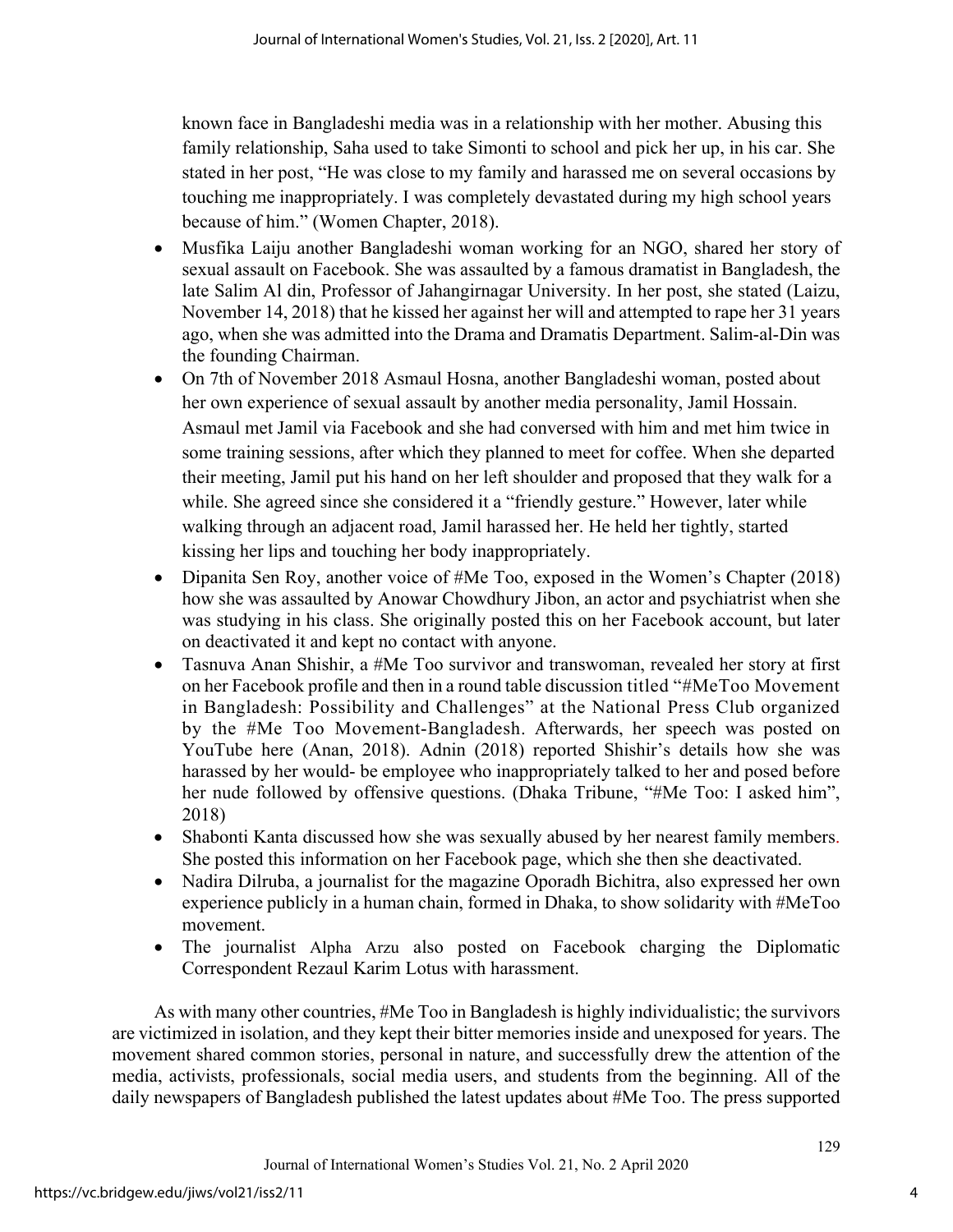and appreciated the bold actions of women exposing the heinous acts they had experienced. These acts in themselves are indicative of the rise of a culture of confidence amidst an utterly maledominated society. Within a short span of time, #Me Too helped to form public opinion, gaining supporters to stop harassment by adopting zero-tolerance. The human-chain, round table discussions and press conference all were held, initiated by #Me Too, to stop sexual harassment. All of the fighters of #Me Too of Bangladesh demonstrated self-confidence, courage, and selfrespect to show their solidarity to this globally circulated movement. Through the support and solidarity, #Me Too became a significant platform of women of all walks to life, to raise their voices against harassment, sexism and rape culture through its invitation for everyday people to participate publicly (Mendes K, Ringrose. J & Keller J, 2018).

At the same time, #Me Too in Bangladesh also showcased the persistent male-dominated social structure, where denial of allegations and victim blaming are common responses. Almost all perpetrators denied the complaints against them. [Rafiqul Islam](https://bdnews24.com/entertainment/2018/11/01/bangladeshi-irish-model-prioty-alleges-sexual-harassment-by-businessman-politician-rafiqul) boldly denounced all allegations and mentioned them "as false and politically motivated" in his correspondence with bdnews24.com. in 2018 (Bangladeshi-Irish model, 2018)

## **Theoretical Perspectives: Insights into #MeToo in Bangladesh**

Sexual harassment is the consequence of women's oppression and subordinated position in relation to men (McLaughlin 2018; Berdahl 2007; Quinn 2002; Welsh 1999; Wilson & Thomson 2001; Mackinnon 1979). Bangladeshi traditional society is permeated with patriarchal values and norms of female subordination, subservience, subjugation and segregation (Abeda, 2012). This claim demonstrates the truth of De Beauvoir's relegation of women as a "second sex" and "subordinate." (De [Beauvoir,](https://www.goodreads.com/author/show/5548.Simone_de_Beauvoir) 1949). Media representation of women and girls as a "sex objects" (Bates 2014; Ussher 2011; American Psychological Association 2007) goes hand in hand with male denigration of women and girls. Indeed, the media popularizes (Johnstone, L. & Boyle, M. 2018) the tendency to view women as commodities with far reaching impact into the male-dominated work-setting with male supervisory authority over women (Mansfiled et al. 1991; Rospenda et.al 1998; Uggen and Blackstone 2004; Stainback et al. 2011). The sexual assaults exposed by #MeToo survivors in Bangladesh underscore the power relationships of sexual harassment: many of the survivors were offered high status ion exchange for sexual favors. Musfika Laizu, for example, was told that such favors would help her become a member of the faculty at Jahangirnagar University. Rafiqul Islam promised to "look after" Prioty and offered her significant amounts of money.

Adherence to traditional gender roles is another factor giving rise to sexual harassment (Maass, et al, 2003). In the Bangladeshi context, the social structure itself is highly supportive of male domination and women are believed to be very submissive, soft-spoken, and obedient to male family members by nature. These beliefs echo Walby's (1990) view: "In this system women's labour power, women's reproduction, women's sexuality, women's mobility and property and other economic resources–are under patriarchal control" (Walby,1990 p.20). Importantly, most of the #Me Too survivors in Bangladesh are more or less devoid of such stereotypical gender roles. Asmaul Husna set her meeting with Jamil Rahman after studying in the evening, and Musfika went to her teacher's house to collect a book. Being assertive, they challenge the gender hierarchy, blurring differences between men and women enforced through restrictive norms. Sexual harassment is a way to reinforce those norms (Newman, 2018) and put women back in their places, as defined by the patriarchal order. Thus, it is more likely that women and girls with more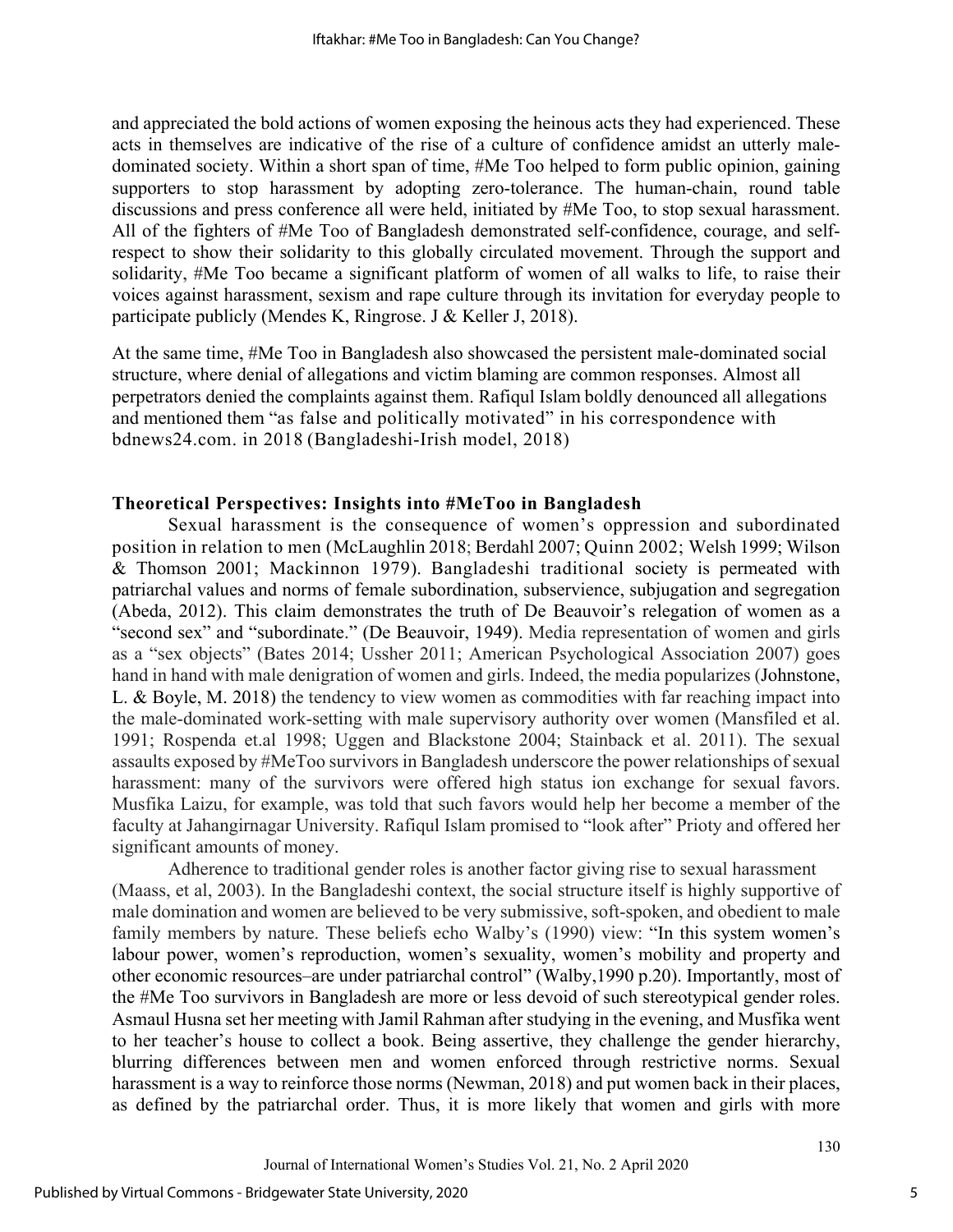independent and assertive behaviors are the targets of sexual harassment. Their assertiveness coupled with being single indicates that they are not under the protection of men and also availability (Coster de. et al. 1999; Ragins and Scandure 1995). Age also matters profoundly; younger rather than older women face more sexual harassment (Markin, 2012, MacKinnon, 1979; Schat, Frone & Kelloway 2006; Stedham & Mitchell, 1998) since youth denotes less power and greater inexperience and are easier to manipulate. The #Me Too survivors in Bangladesh were young when they were harassed.

The #Me Too movement also highlighted the prevalence of child sexual abuse. Simonti, Shabonti Kanta, and Dipanita Sen Roy were the victims of child sexual abuse. Shabonti Kanta reported her "intra-familial child sexual abuse" (McNeish & Scott 2018; Fischer & McDonald, 1998). Dipanita also experienced extra-familial childhood sexual abuse (Fischer & McDonald, 1998). Her assaulter was the family doctor, to whom she was sent for treatment. Childhood sexual abuse results in both immediate and long-term impacts inclusive of a wide range of physical, behavioral, psychological, and medical disorders (Jaworowski et. al, 2019; Fisher et. Al, 2017; O'Leary et al. 2010). Children understand the nature and impact of sexual abuse as adults rather than in their childhood (Radford et al, 2011). All of the # Me Too survivors who had been abused in childhood in Bangladesh confessed their trauma after being assaulted.

### **Research Methodology**

For this study I followed 'Typical Case Sampling', a type of purposive sampling, (Wiersma & Jurs in 2005). I collected my data from December 2018 to first week of May 2019, employing semi-structured interviews that were conducted with three #Me Too survivors, five women activists, and four faculty members. Interviews included some pre-established questions with response selections. Participants were asked to clarify their views on each question and to add their remarks. As well, the research drew from various news reports, Facebook posts, NGO reports[2](#page-6-0) scholarly articles and publications as secondary sources.

### *Target Population, Selection Criteria, and Participants*

The target population for the study was female activists, faculty members—both male and female of different universities—and two women who started the #Me Too movement in Bangladesh. There were some criteria taken into consideration in the selection process. Female activists were chosen based on their contributions over decades, to women's equality, justice, and empowerment in Bangladesh. Another issue was the availability and prompt responses of potential participants. Faculty members were selected based on their work experiences of policymaking in academia and their knowledge of the provisions to remove sexual harassment and assault from their institutions. Participants from the #Me Too Movement were very responsive and spared their quality time voluntarily. Since the study dealt with the #Me Too movement Bangladesh it was a central research goal to involve participants who were part of that movement.

The participants represented different age group ranging from 25 to 65. The interviews were conducted with four teachers: two men and two women. Of the two women faculty members, one has a J.D. and is an expert on Human Rights for over 24 years and is a valued member of the Proctorial Committee. Another respected respondent, Associate Professor and Department Head, as well as a media personality, has an English Literature Background with 18 years of teaching experience. The male teachers are both in the English Department; one is a Professor and Dean

<span id="page-6-0"></span><sup>2</sup> Ain o Salish Kendro, Democracy Watch, Karmojibinari, Bangladesh Mohila Parishad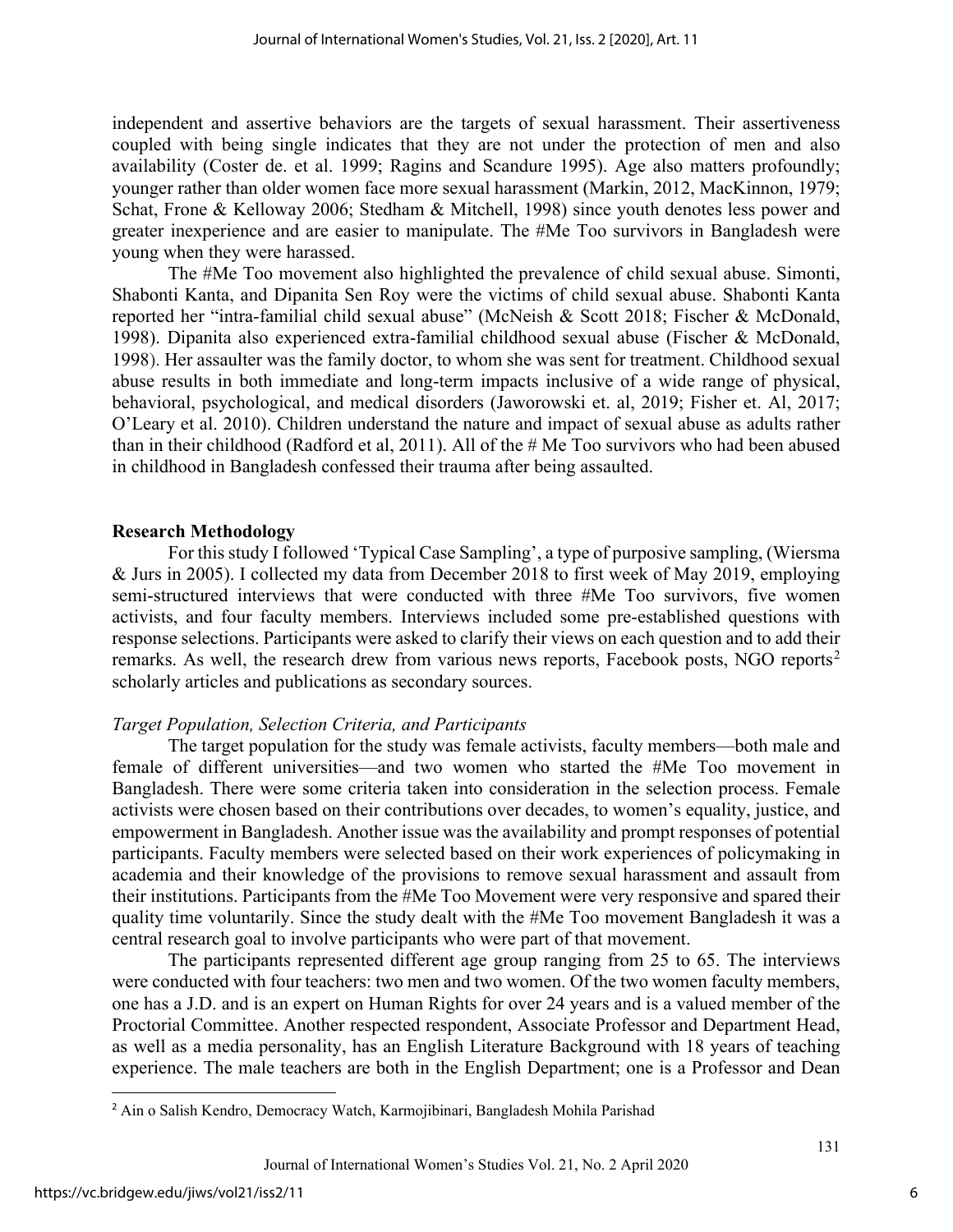with 34 years of teaching experience and the other has over18 years of teaching experience, and as of this writing is an Associate Professor and Chairman of the Department.

Study participants are professionals and activists: Five Bangladeshi women activists from Mahila Parishad, aged 40 to 60, participated in this study. One respected respondent, Mahila Parishad, has been working as Movement Secretary of Bangladesh and is also a columnist. Another is an advocate and editor of a magazine and two others are in the teaching profession, one has taught at Government College for almost 23 years and another in a school. Another is in charge of a branch of Mahila Parishad. The remaining three participants, Musfika Laiju, Simonti and Asmaul Hosna, were directly involved with #MeToo. All of them have received higher education from reputed universities. Simonti currently is studying abroad. Both Laiju and Asmaul are the employees of two private organizations. These final three urged me to use their names, while the others preferred anonymity.

As noted above, the interviews followed a semi-structured format of detailed one-on-one interviews of the three #Me Too survivors, the five activists and four teachers. My questions aimed to assimilate the facts and opinions of all participants. The interviews were conducted face to face and by cell phone. Each session took on average 25 to 30 minutes. #Me Too survivors also sent voice memos to add their opinions at times.

This paper offers a critical and comprehensive study of the different news reports on the Bangladeshi #Me Too Movement. In addition, the Facebook status of #Me Too survivors were followed, cited along with comments of different people to show various perspectives such as disbelief, the tendency to victim-blame the rise of a culture of confidence within a conservative social structure with conservative cultural norms. I also examined the YouTube video posted by Proity. What follows below is a discussion of my findings based on responses to the interviews, observations and analyses.

#### **Findings and Discussion**

In response to the question*, what are factors responsible for sexual harassment:* a) patriarchy/male dominating society, b) lack of literacy c) wrong and misleading religious beliefs, d) provocative dress and gestures, all participants selected the first responses, following up by explaining that Bangladesh's patriarchal social structure is largely responsible for sexual assault. Despite women's increasing contributions to the national economy, which began with the emergence of the garments industry, the social structure and productive economy are male dominated. A man is considered the unquestionable ruler, the ultimate decision-maker in the domestic sphere and in the job sector. It may seem paradoxical, since Bangladesh has been acclaimed for gender equality by the World Economic Forum in 2017; however, the country retains many structures of patriarchy (Walby1990) and male dominance, including violence.

Lack of literacy, in particular, lack of sexual education, were considered a factor in sexual harassment by three of the participants. Generally, in Bangladesh, from class one to class six, sexual education and health are completely absent. In class seven, a national textbook chapter titled "Personal Safety During Puberty" offers a synopsis of sexual harassment that is completely from an orthodox male point of view, where "girls" are considered objects as their emotions and suffering are not valued; instead, they are blamed if they experience sexual abuse. Home Science, the textbook for Grade 8, published in 2015 suggested girls should not wear outfits that attracts others. It is also mentioned that if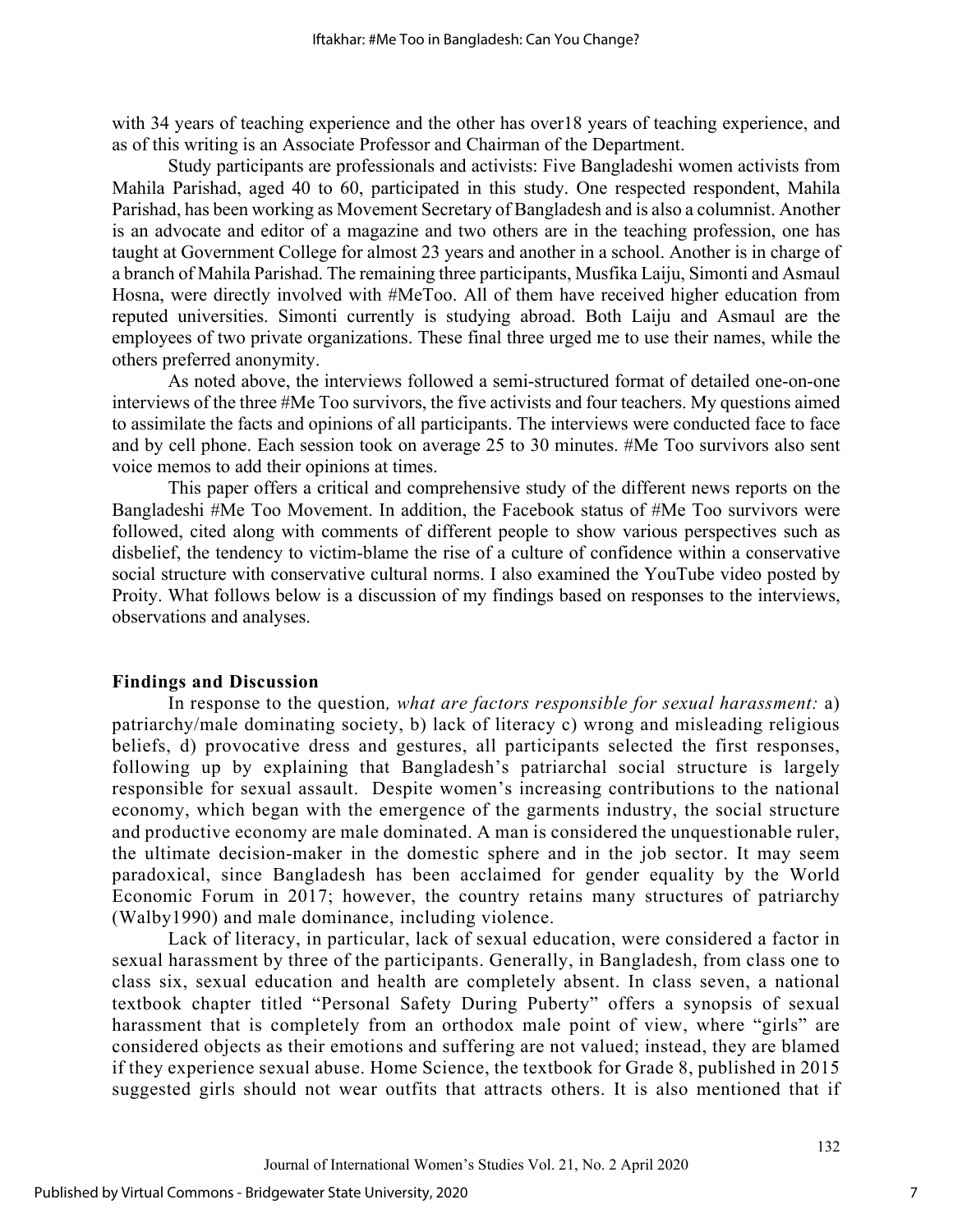someone gets sexually harassed, s/he must not react rather try to manage the situation "wisely." This suggestion confirms the traditional gender roles of a girl who is helpless to seek justice. Interestingly, this chapter has been excluded later on. Respondents asserted that Bangladesh's patriarchy is dominated by traditional values and religious beliefs that fail to create a supportive environment for sexual and reproductive health education (Rashid, 2010). Reuwijk and Nahar (2013) state that young boys receive sex education by watching pornography, visiting sex-workers, or from the private details of married men to whom they (young boys) are close. Thus, the norms, values, and ideas they create about sexual interaction are out of touch with actual living women, contributing to the sexual harassment of girls. These norms, values, and ideas include gender inequality, patriarchal social structures and the customs of purdah. Although purdah has broad meaning, including gender segregation, within the limits of this paper, I refer mainly to the features of purdah that include clothing, such as veiling, covering the skin and dress that does not reveal body shape.

Four participants stated that incorrect and misleading religious perceptions are another leading cause of sexual harassment. One of the participants referred to the Holy Quran: *"*Indeed, Allah has created the human in the best of forms" **(**Quran, 95:4)**.** It is noteworthy that this verse does not place men over women. Thus, it could be easily assumed that both men and women have equal priority in Islam as human beings. Unfortunately, too many misleading religious perceptions are promoted by the mullahs and illiterate rural people. In Bangladesh, patriarchy has been maintained because of the "misinterpretation of religion" (Farah, 2009), which perpetuates violence against women. Hate speech against girls and women, is regularly delivered in the *Waz Mahfil*, a popular and common practice of preaching to rural and suburban Muslim communities. Shah Ahmed Shafi, known as an Islamic hardliner, in his speech on 12 January, 2019 in Chittagong, addressed an audience of men, urging them not to send girls to school or college; to protect girls from illegal activities; and to have "proper" control of womenfolk in order to avoid sexual harassment. In this mahfil, he (Shafi) claimed that at best a man can allow his daughter to study up to fourth or fifth grade, but not more than that. If a man allows his daughters to study more, then they will become "out of control" or they might be "snatched by other men". (Daily Star,<https://www.thedailystar.net/backpage/news/dont-send-girls-school-college-1686427> 3/11/20). Shafi used vulgar terms to describe women and compared them to "mouth-watering fruits" (Ibid). There are numerous YouTube videos of Waz Mafil speeches that contain regressive comments and are direct threats to women. In his sermon, the preacher Razzak Bin Yusuf, urged men to punish girls and women if they leave the home alone (Bangla Lecture, 19 April 2017). Most of the speakers participating in these Islamic Mahfil speeches condemn women for any free movements, and point out that sexual harassment, verbal abuse, and rape are the ultimate consequences and what they rightly deserve. Some mentioned a specific verse from the *Sura Al-Nisa* to assert men's superiority over women. Here, the Quran (Al Quran 4: 34) says,

Men are the (*quwwamun*) protectors and maintainers of women, because Allah has made one of them to excel the other, and because they spend from their means [to support them]. Therefore, the righteous women are devoutly obedient [to Allah and to their husbands], and guard in the husband's absence what Allah orders them to guard [e.g. their chastity, their husband's property, etc.]. As to those women on whose part you see ill-conduct, admonish them (first), (next), refuse to share their beds, (and last) beat them (lightly, if it is useful), but if they return to obedience, seek not against them means (of annoyance).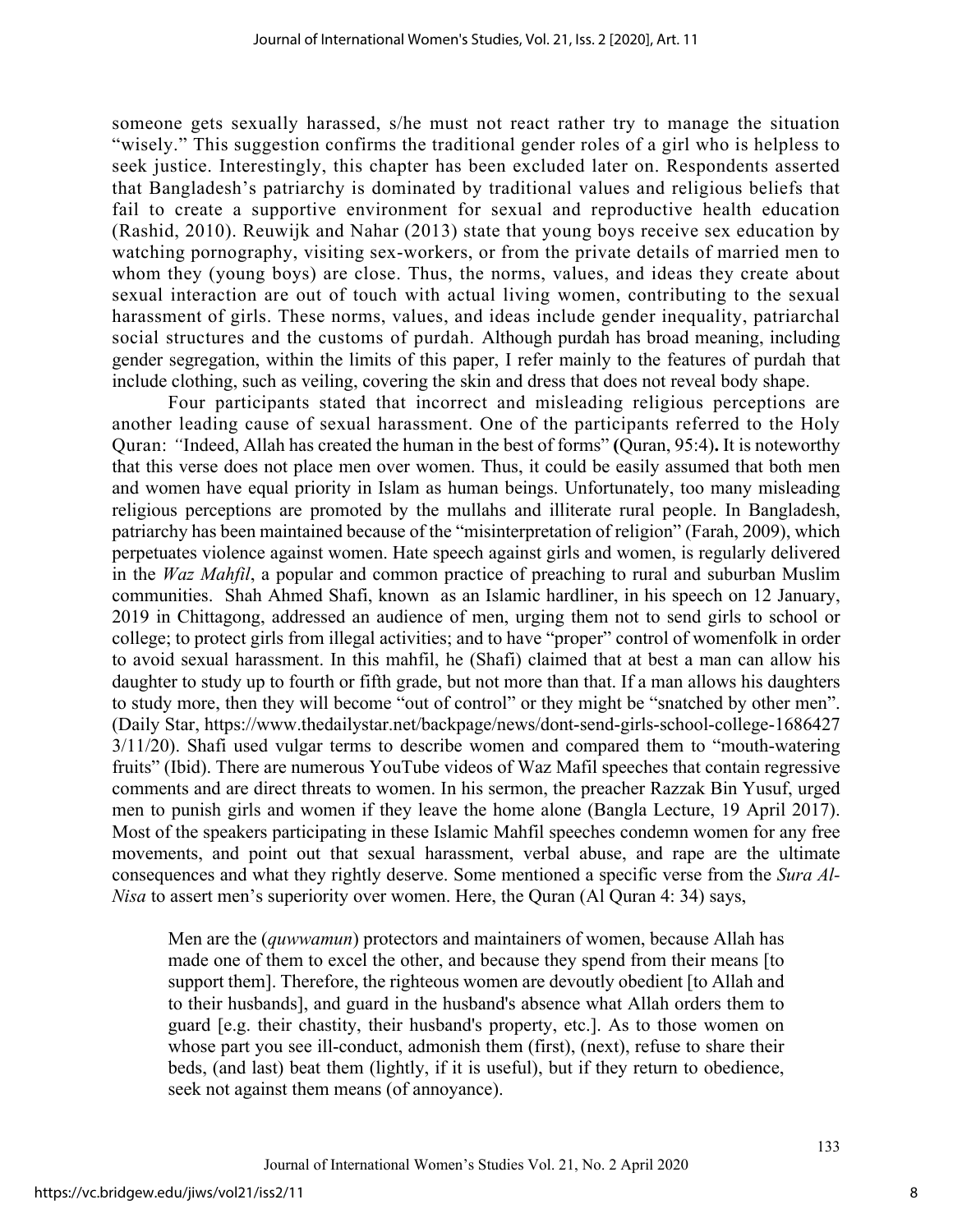Siddika and Khatun (2014) have demonstrated how the Imam misinterpreted *quwwamun* to assign men the roles of "authority," "ruler," or "sovereign". As well, Ali (2008) argues that *quwwamun* means "women's saviors and protectors", not guardians or rulers. Rag' El-Nimr (2006) charged men to misconstrue the meaning for their personal interest.

On the topic of revealing dress, only one respondent agreed that that in our Bangladeshi context, provocative dress welcomes unwanted sexual harassment. Being a Muslim country, our Muslim women are supposed to maintain purdah. This participants claimed that within our sociocultural context, it is hardly possible to ignore prevailing gender roles; therefore, western dress, such as sleeveless t-shirts, trendy dresses such as kurti without a dupatta (a blouse or kamiz with long neck) and the like, could easily attract men, even though women might not want their attention.<sup>[3](#page-9-0)</sup> The remaining respondents strongly disagree that provocative dress is one of the reasons for sexual harassment in our country. They stated that in our country most women wear traditional attire, matching with our cultural norms and they are still sexually harassed. In addition, young girls are the targets of sexual abuse as well, and they can hardly be judged by their dress. They also added that in our socio-cultural context, child rape is the strongest example which clearly indicates that the dress code is not an issue. The Daily Star (2019) in its editorial titled, "Rape of Women and Children Rising" adds "In the first six months of this year at least 496 children were raped." Moreover, girls who wear Islamic attire are victimized as well. Nusart Jahan Rafi is an example of such attack. Nusrat was a student at the Sonagazi Islamia Senior Fazil Madrasa whose principal was Siraj Ud Doula. Being harassed by her principal, Nusrat reported the sexual abuse in the local thana. Siraj Ud Dola was arrested, but while imprisoned, he forced Nusrat to withdraw her charge against him. Since she refused to do this, she was burnt alive by sixteen people, guided by the perpetrator. Daily newspapers both national and international were flooded with stories of Nusrat's murder. [4](#page-9-1)

In response to the question, *what are the barriers to ensure the success of #Me Too in Bangladesh,* respondents offered multiple selections of the four that were given in the interview. The four choices were: a) exercise of power exercise and lobbing of an influential perpetrator; b) weak laws and a poor judicial system; c) male dominated perceptions of sexual assault; 4) social stigma and victim-blaming. Some respondents selected all of the options. All respondents selected the first barrier. The exercise of power by powerful political perpetrators is an obstacle in seeking justice, in general, in spite of protests by witnesses outside a courtroom where a case is being heard (Akram, 2017). Oidhikar (2018) reports that government-supported activists violated human rights during the period of quota reform  $5$  where they sexually harassed women protestors and also threatened to rape them.

Nine of the participants agreed that arbitrary use of political and economic power as well asfavoritism, prevent law enforcement from conducting proper investigations. These factors create a toxic environment of fear, so that victims do not instigate lawsuits against perpetrators. They

<span id="page-9-1"></span><sup>4</sup> The Daily Star, (2019, May 29). "A well planned, grisly murder." Retrieved from

<https://www.thedailystar.net/frontpage/nusrat-jahan-rafi-murder-a-well-planned-grisly->

<span id="page-9-0"></span><sup>&</sup>lt;sup>3</sup> Several studies suggest the some women wear sexy dress to generate their sexual desire for men and to gain sexual attention (Grammer et al. [2004,](https://link.springer.com/article/10.1186/s40691-017-0101-5#CR22) Montemurro & Gillen [2013,](https://link.springer.com/article/10.1186/s40691-017-0101-5#CR52) Smolak et al. [2014\)](https://link.springer.com/article/10.1186/s40691-017-0101-5#CR63). Lennon et al (2017) in their study examined how different researches connect dress and sex.

murder-1750333 New York Post, (2019, April 19). "Student in Bangladesh burned to death for reporting sexual abuse." Retrieved fro[m https://nypost.com/2019/04/19/student-in-bangladesh-burned-to-death-for-reporting-sexual](https://nypost.com/2019/04/19/student-in-bangladesh-burned-to-death-for-reporting-sexual-abuse/)[abuse/](https://nypost.com/2019/04/19/student-in-bangladesh-burned-to-death-for-reporting-sexual-abuse/)

<span id="page-9-2"></span><sup>5</sup> Quota Reform movement is mostly known as 2018 Bangladesh Quota Reform where students demanded the reform in the policies regarding in Bangladesh Government Services.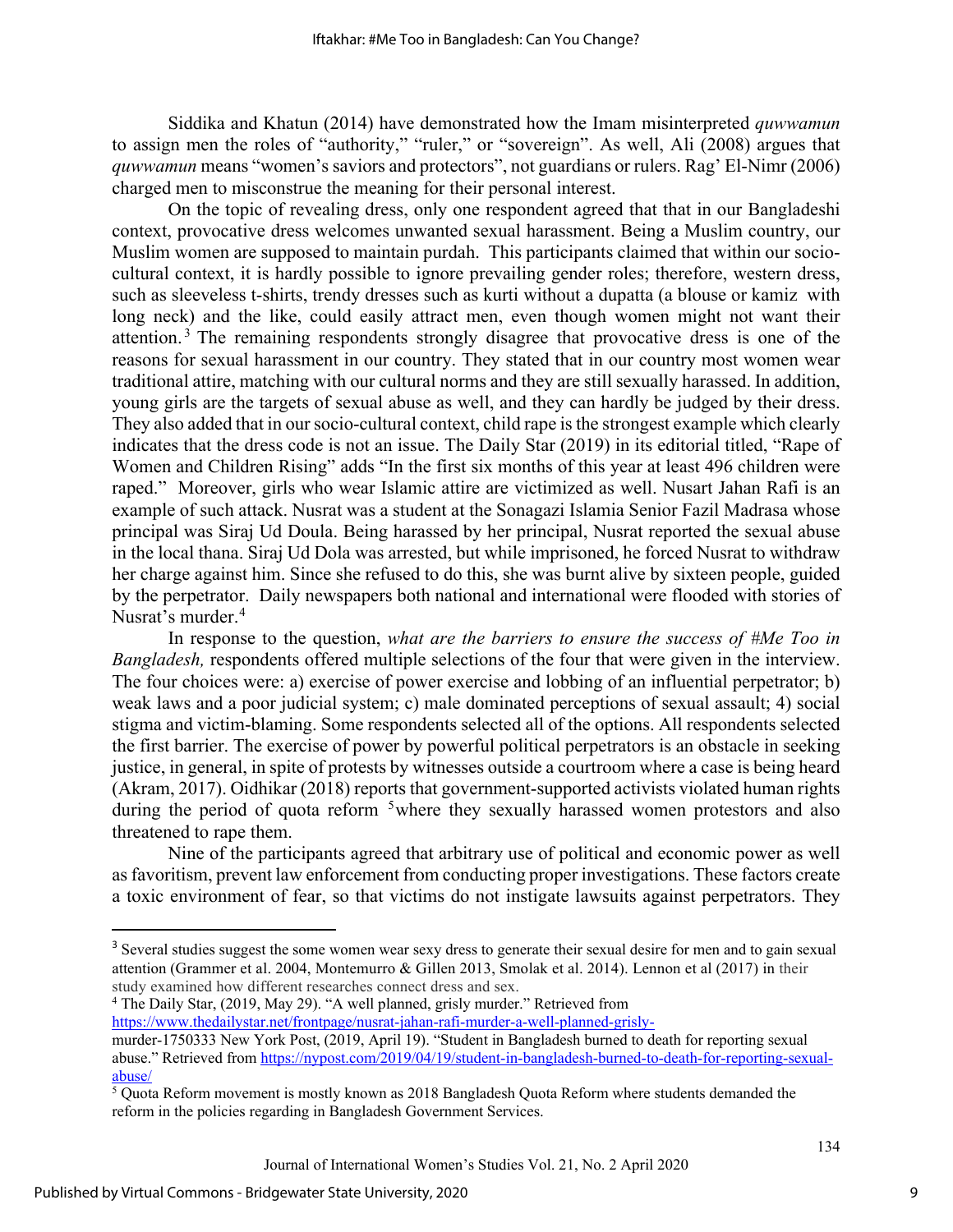offered the examples of the murders of Sogahi Jahan Tonu and Nusrat Jahan Rafi<sup>[6](#page-10-0)</sup>. These murders outraged the country but remain unresolved. Tonu was murdered after a brutal gang-rape in the Cumilla cantonment area, even though cantonment areas in Bangladesh are supposed to be highly secure places. It is been suspected that her murderers were supported by some influential people. The Daily Star (2019) reports that for her family, justice is elusive, since no progress has occurred three years after this brutal murder.

Three participants agreed that our law and judiciary system is outdated and weak. Being outdated, the laws cannot be harnessed for proper judgment (Akram, 2017). In addition, existing laws of evidence have been reported as "highly discriminatory towards women" (UNDP, 2002). The remaining participants stated that existing law can ensure justice under certain conditions. The first and foremost condition is to abolish the corruption. The twelve participants also remarked that corruption is so deeply rooted that it hinders implementation of existing law. The "Bangladesh Corruption Report" (2018) contends that Bangladesh is frequently cited as one of the most corrupt counties of the world. Corruption has risen to such extent that according to Transparency International Bangladesh now ranks 149 out of 180 countries (TI Corruption Index, 2019).

Six of the participants stated that laws related to sexual harassment are not stringent enough. Respondents repeatedly emphasized the importance of establishing "Gender-Cells": Six of the participants stated that laws related to sexual harassment are not stringent enough. Respondents repeatedly emphasized the importance of establishing "Gender-Cells" within all government and non-government organizations—offices where sexually harassed individuals can file complaints—and to establish a consistent gender policy in every organization. It is worth mentioning that the Supreme Court of Bangladesh issued guidelines based on a writ petition, defining sexual harassment in 2009. The [Dhaka Tribune](https://www.dhakatribune.com/bangladesh/court/2018/05/08/supreme-court-guidelines-sexual-harassment-largely-ignored) (2018), reported that a significant number of organizations have deliberately ignored those guidelines.

Social Stigma and victim blaming are common world-wide obstacles preventing victims from voicing injustices leading to proper punishment of perpetrators. Nine of the respondents pointed out that since Bangladesh is a male-dominated society, women and girls are blamed for the offences committed by perpetrators. After the #MeToo wave in Bangladesh, although some supported the activists, many blamed them for false allegations against reputed males in the country. Simonti and her mother were blamed and threatened for posting complaints against Pronab Saha due to her mother's connection with that man. Her mother was counter-charged, blamed for using her daughter to stain Mr. Saha's fame. Simonti wrote,

It takes a lot of courage to speak up as a Bangladeshi woman because of victim blaming, slut shaming, resistance and stigmatization the #Me Too survivors have experienced. And this explains why countless women never report being assaulted. On a personal note, it is definitely my privilege of being situated outside Bangladesh that made it easier for me to speak up.

In Bangladesh, women must be introverted, submissive, and dependent. Their power is limited in the social structure and social stigma is often legitimized by village tribunals, known as the "Salish" where the socially powerful and aged male body claims to solve disputes. Sometimes rural women face humiliation, even though they have experienced sexual assault or face intimate partner violence. A very common practice in such situations is to issue a *fatwa*, (which denotes the

<span id="page-10-0"></span><sup>6</sup> The women and children repression prevention tribunal in Feni sentenced death punishment on 24 October 2019. But this death penalty has not been carried out.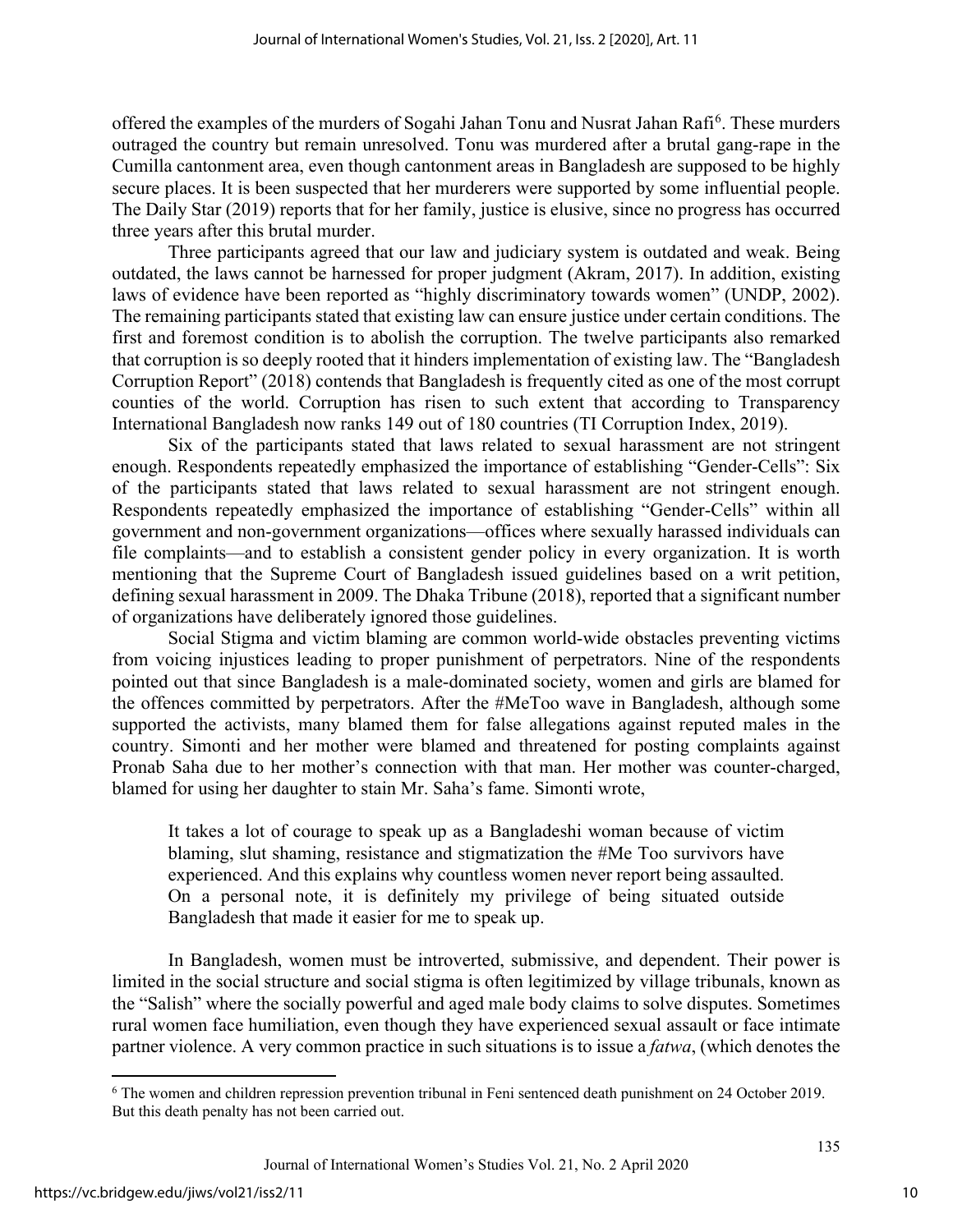idea of some rules "legitimized by religious edicts") against women who are identified as sexual transgressors (Dina, 2011). Being exposed to such legitimized violence against women makes the children observers of such an environment accept social stigma against women and girls as a common norm. This study confirms that children who witness violence and the surrounding culture of stigma and victim-blaming leads to norms of acceptance or perpetration of a multitude of violent behaviors (Mctavish et. 2016). Dina (2003) demonstrates showed how outspoken women factory workers are stigmatized since "the ideal woman submits to all manners of misfortune in silence." Most women, she found, ignore sexual harassment; many accept it as a common norm. After publishing her piece on her experience of harassment, Musfika Laiju was condemned by her classmate. She was painted as an attention-seeker, using eye-catching gestures and violating the purdah dress code. In general, the survivors of #Me Too have failed to garner support for their experiences in Bangladesh. Their stories are rendered invalid. In Bangladesh, victims are stigmatized and humiliated; thus, under such circumstances, these kinds of incidents are kept hidden and private to maintain honor.

In response to the third question in the interview, *can #Me Too stop or lessen sexual harassment*, nine participants were uncertain. They believed #Me Too could lessen sexual assault to a certain extent. Two of the participants, on the other hand, expressed their optimistic view regarding the abolishment of the harassment with the era of #Me Too. Only one participant replied negatively and explained that sexual harassment would remain same in our country or increase more if the state did not support individuals. In addition, Shucheesmita Simonti placed the blame on some of the women activists of our country for the apparent failure of #Me Too in Bangladesh. She claims,

The #Me Too movement is a powerful movement, and it has the potential to lessen sexual violence against women. However, there are countless obstacles in a country like Bangladesh, given that even in the West, the movement continues to face tremendous resistance. One factor I would like to mention is that in context of Bangladesh, one of the challenges I observed is the hypocrisy of some of the socalled liberals. Some individuals are only liberal when being liberal suits their interests. If this is the scenario of the liberals, then it is needless to say that a lot of work is yet to be done to change the mindset of people with conservative and extremely patriarchal beliefs.

In response to the fourth question, *how can #Me Too be successful in Bangladesh,* respondents claimed that #Me Too has failed to attain satisfactory achievement. There have been no significant investigations on the charges. In addition, existing law has not been revised or updated. #Me Too will be successful only if the alleged perpetrators are put under trial. But none of the #Me Too activists have asked for lawsuits. Without legal action, this online movement will not be successful in the long run. Respondents stated that the law must be revised followed by effective implementation if Bangladesh is to become a safe place for women and girls. Equal importance must be given to sexual education in the schools, to mold future citizens who are more respectful and compassionate. Five of the respondents recommended that #Me Too, like any other movement against sexual violence, must push for a judicial system that ensures exemplary punishments commensurate with the crime.

Mobility of movement is another significant issue necessary for radical social change. Such increased mobility is only possible with public awareness, collective action, and discourse against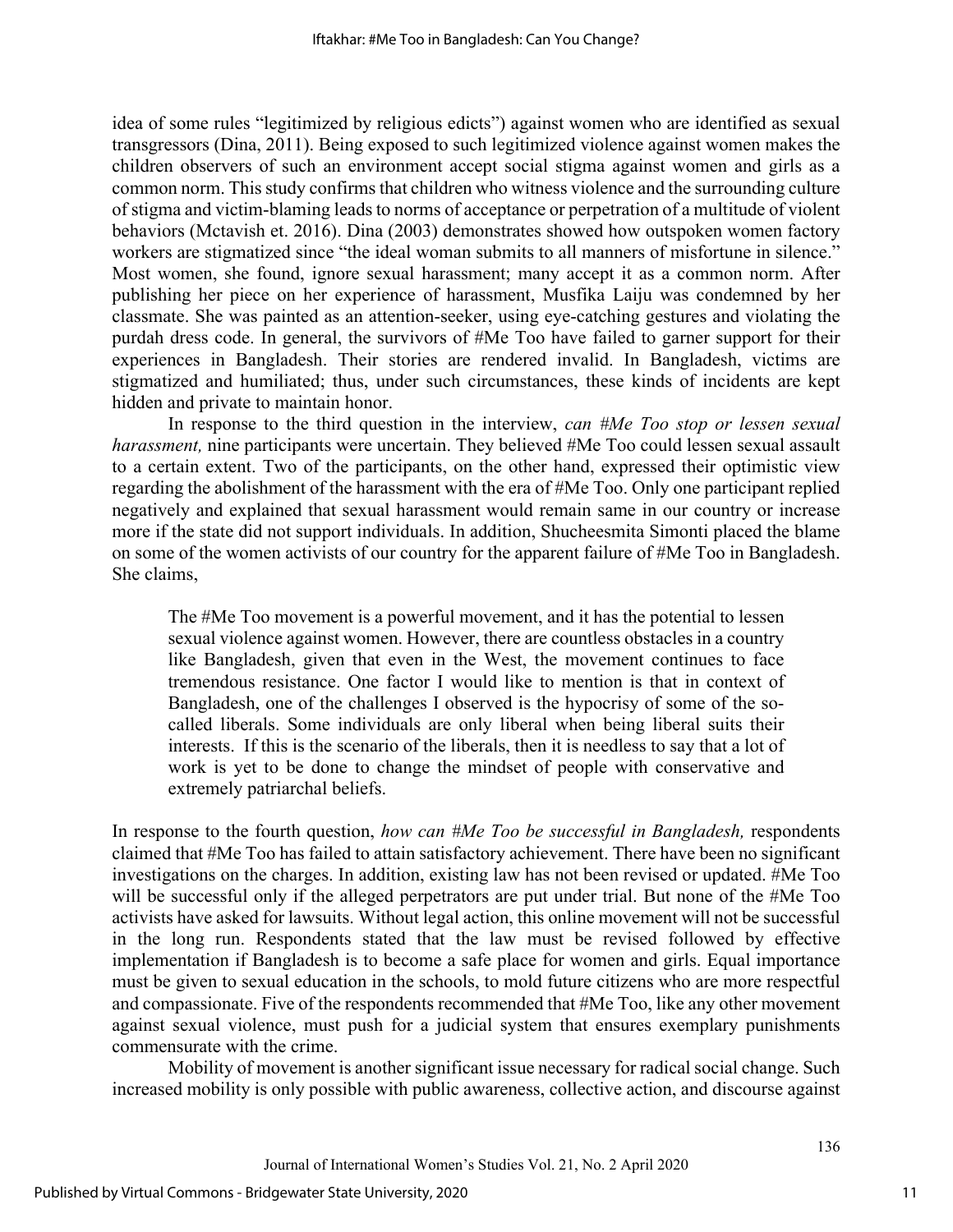sexual assault to sexual violence. All participants agreed that such awareness is possible if we develop the mindset to trust the victim and resist the criminals. Dhaka Tribune (2018) reports that male participation is a must. As with all other countries, the activists of #Me Too in Bangladesh faced multiple challenges. However, in spite of them, #Me Too in Bangladesh must be credited as a bold step, but it is only a step.

## **Conclusion**

Although this study has its limitations, such as limited and selective respondents and exclusion of the perpetrators' interviews, it nonetheless opens the opportunity for others to carry on further research on the reformation of education, law, and the faith culture in Bangladesh. In its nature, the #Me Too movement is a discourse of personal painful narratives that showed its full vigor when shared on-line. Shared stories of #Me Too survivors led the world to a global solidarity among survivors and allies, that ultimately echoes norms of global sisterhood (Morgan, 1984). Like any other places, #Me Too in Bangladesh put forward many fundamental issues that must be resolved. It is notoriously difficult to think of radical change overnight in Bangladesh regarding sexual harassment. In Bangladesh, we have a dire need to conduct more comprehensive and collaborative research to suggest policies for ending sexual harassment. #Me Too survivors in Bangladesh deserve praise; the movement gave rise to the social protest, "*Don't stand too close to my body*" (author's own translation), and to resist sexual harassment in the workplace, public spaces, at home and in academia. #Me Too is credited for generating social awareness among the youth generation. It may take few decades, but in Bangladesh, in the view of this author, #Me Too will eventually lead to great success. In her TED talk (2018), Tarana Burke rightly claims that it (#Me Too) is "a movement, not a moment."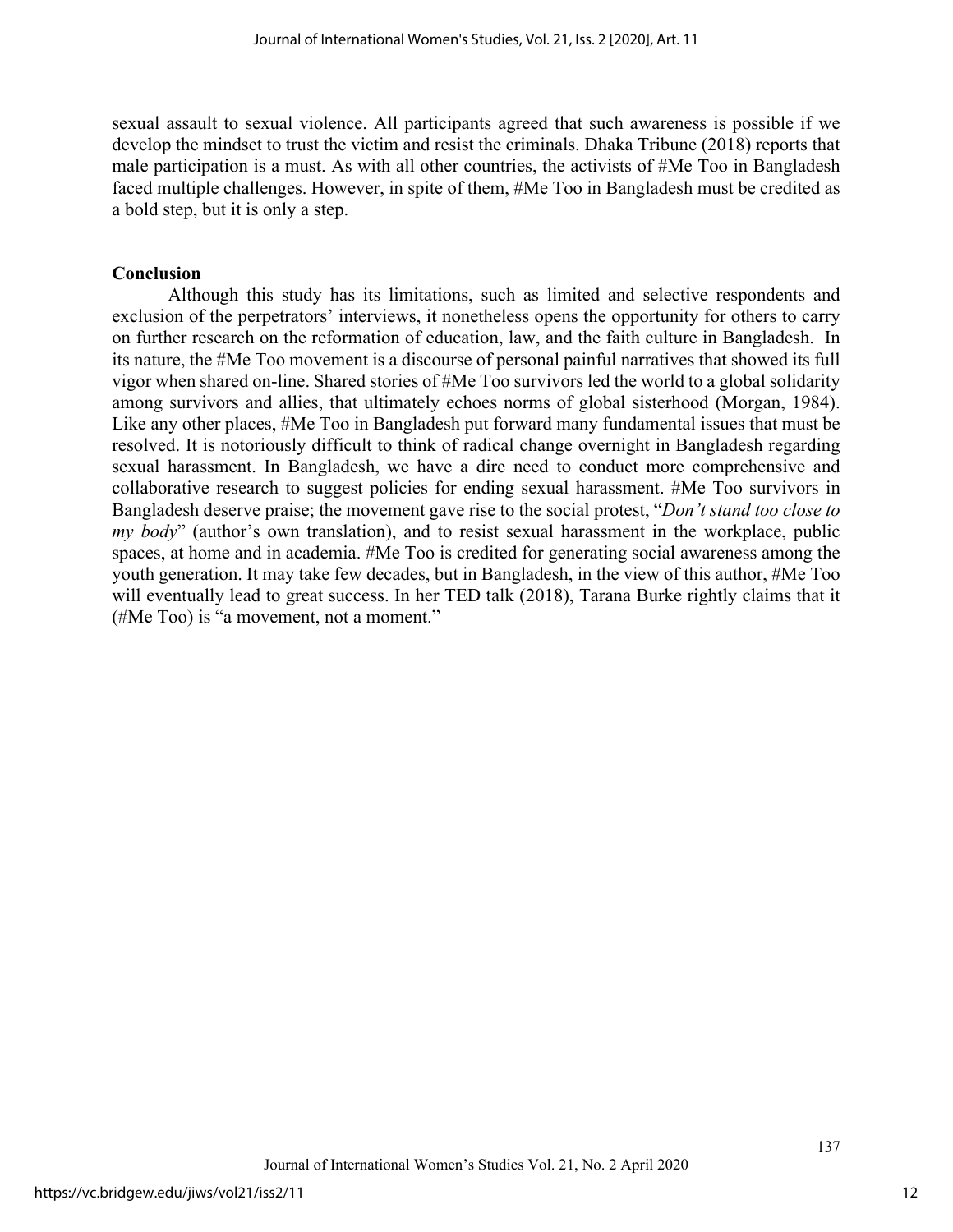## **References**

Adnin, N. (2018)." #MeToo I asked him about my salary and I was called to his office." *Dhaka Tribune. Retrieved* from

https://www.dhakatribune.com/bangladesh/nation/2018/11/18/metoo-i-asked-him-aboutmy-salary-and-i-was-called-to-his-office

Ali, A. (2008) *Rights of Women in Islam*. (3rd ed.) New Delhi, India: C. Hurst and Co. (Publishers) Ltd.

Ain o salish Kendra. (2019). Violence Against Women – Sexual Harassment: January-December 2018.Dhaka. Retrieved from [http://www.askbd.org/ask/2019/01/14/violence](http://www.askbd.org/ask/2019/01/14/violence-women-sexual-harassment-january-december-2018/)[women-sexual-harassment-january-december-2018/](http://www.askbd.org/ask/2019/01/14/violence-women-sexual-harassment-january-december-2018/)

- Akram, Md. S. (2017). A Critical Analysis of Access to Justice in Bangladesh. *International Journal of Humanities and Social Science Invention*, *6*(8), 50-58.
- American Psychological Association Task Force on the Sexualisation of Girls (2007). Report of the APA Task Force on the Sexualisation of Girls. Washington, DC: American Psychological Association
- Anan, T. (November 25, 2018). #metoo তাসনূভা আনান (িশিশর) <https://www.youtube.com/watch?v=xUXD7yEDrFQ&feature=share>

Bangladesh Corruption Report. (2018, May 18). Retrieved from https://www.ganintegrity.com/portal/country-profiles/bangladesh/Transparency International

- Bangla Lecture. (2018, 19 April). *Erai Jahannami Mohila | Abdur Razzak bin Yousuf.* [Video File] <https://www.youtube.com/watch?v=qDhn8g7Rjxs>
- Bates, L. (2014). *Everyday sexism.* London: Simon & Schuster.
- Beauvoir, S. (1949). *The Second Sex*. Newyork: Vintage Books.
- Berdahl, J. L. (2007a). "Harassment Based on Sex: Protecting Social Status in the Context of Gender Hierarchy." Academy of Management Review 32. 641-58
- Burke,T. (2018, November 30). *Me Too is a movement, not a moment.* [Video File]. Retrieved from

https://www.ted.com/talks/tarana\_burke\_me\_too\_is\_a\_movement\_not\_a\_moment?langu ge=en

- Coster De S., Estes S. B., & Mueller C. W. (1999). Routine Activities and Sexual Harassment in the Workplace. *Work and Occupations 26*, 21–49.
- D, Star, The. (2019, January 30). "TI Corruption Index 2018: Bangladesh slips six notches". Retrieved from https://www.thedailystar.net/country/bangladesh-ranked-149-incorruption-index-2018-1694437
- D, Star, The. (2018, October 23). "Stamp out sexual harassment in the media." Retrieved from https://www.thedailystar.net/editorial/news/stamp-out-sexual-harassment-the-media-1650523
- D, Star, The. (2019). "Three Years of Tonu Murder: No Progress Yet in Investigation." Retrieved from https://www.thedailystar.net/backpage/news/3-years-tonu-murder-noprogress-yet-investigation-1717672
- D, Star, The. (2019). "Don't send girls to school, it makes them disobedient." Retrieved from <https://www.thedailystar.net/backpage/news/dont-send-girls-school-college-1686427>
- Davis J.L., & Petretic-Jackson P.A. (2000). The impact of child sexual abuse on adult interpersonal functioning A review and synthesis of the empirical literature. *Aggression and Violent Behav*ior, *5*(3), 291-328.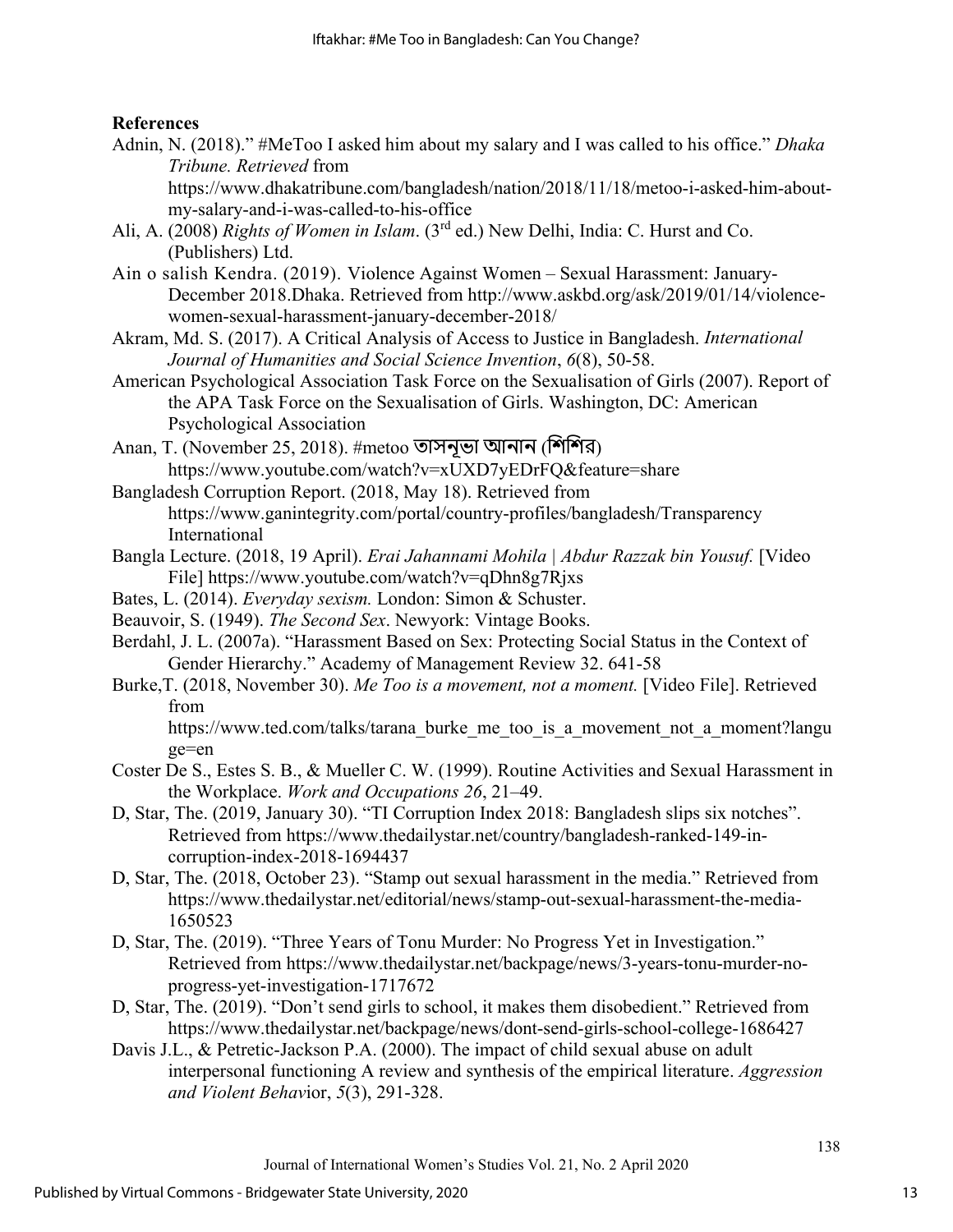- Dina, M., S. (2003). The Sexual Harassment of Industrial Workers: Strategies for Intervention in the Workplace and Beyond. Dhaka: Center for Policy dialogue. Retrieved from https://www.researchgate.net/publication/252053144 The Sexual Harassment of Indus trial Workers Strategies for Intervention in the Workplace and Beyond
- Dina, M., S. (2011). Transnational Feminism and "Local Realities": The Imperiled Muslim Woman and the Production of (In)Justice. *Journal of Women of the Middle East and the Islamic World*.9,77-96. doi:10.1163/156920811X578548
- Endicott, T. (2016). Law and Language. *The Stanford Encyclopedia of Philosophy.* Edward N. Zalta (ed.) URL =<https://plato.stanford.edu/archives/sum2016/entries/law-language/>
- Fassler I.R., Amodeo M., Griffin M.L., Clay C.M., & Ellis M. A. (2005). Predicting long-term outcomes for women sexually abused in childhood: Contribution of abuse severity versus family environment. *Child Abuse Negl*.9,269-284.
- Farah, D., C. (2009). Theorising Patriarchy. *Asian Journal of Social Science. 37*(4),599-622.
- Farley, L. (1978). Sexual shakedown: The sexual harassment of women on the job. New York: McGraw –Hill.
- Fischer, D. G., & McDonald, W. L. (1998). Characteristics of intrafamilial and extrafamilial child sexual abuse. *Child Abuse & Neglect, 22*(9), 915-929.
- Fisher, C.,Goldsmith, A.,Hurcomb, R. & Soares, C. (2017). *The impact of Child sexual abuse: A rapid evidence assessment.* Retrieved from Independent Inquiry on Child Sexual Abuse*.*  https://www.iicsa.org.uk/cy/key-documents/1534/view/iicsa-impacts-child-sexual-abuserapid- evidence-assessment-full-report-english.pdf
- Fitzgerald, L. F., Sandra L. S., Bailey N., Richards M., Swecker J., Gold, Y., Ormerod, M., & Weitzman, L. (1988). The Incidence and Dimensions of Sexual Harassment in Academia and the Workplace. *Journal of Vocational Behavior,* 32, 152–75.
- Grammer, K., Renninger, L., & Fischer, B. (2004). Disco clothing, female sexual motivation, and relationship status: Is she dressed to impress? Journal of Sex Research,41, 66–74.
- Jaworowski, S.; Golmard, J; Engelberg, M; Prijs, S; Twizer, L; Gropp,C.& Mergui, J.(2019). Case-Control Retrospective Study of Child Sexual Abuse History among Psychiatric Consultations in a General Hospital Emergency Room. *The Israel Medical Association journal.* 21(2),77-81.
- Johnstone, L. & Boyle, M. with Cromby, J., Dillon, J., Harper, D., Kinderman, P., Longden, E., Pilgrim D. & Read, J. (2018). *The Power Threat Meaning Framework: Towards the identification of patterns in emotional distress, unusual experiences and troubled or troubling behaviour, as an alternative to functional psychiatric diagnosis.* Leicester: British Psychological Society.
- Kamajibi Nari. (2019). Monitoring Work and Working Conditions of Women Employed in the Readymade Garment Industries of Bangladesh (2nd). Dhaka: Kamajibi Nari.
- Laizu, M. (Facebook, November 14, 2018). Retrieved from <https://www.facebook.com/musfika.laiju/posts/10156753622787128>
- Lennon, S. J., Adomaitis, A. D., Koo, J., & Johnson, K. K. (2017). Dress and sex: a review of empirical research involving human participants and published in refereed journals. *Fashion and Textile, 4*(14), 1-21.
- Lopez, S.H., Hodson R, Roscigno VJ. (2009). Power, status, and abuse at work: General and sexual harassment compared. *Sociological Quarterly*,50(1),3–27.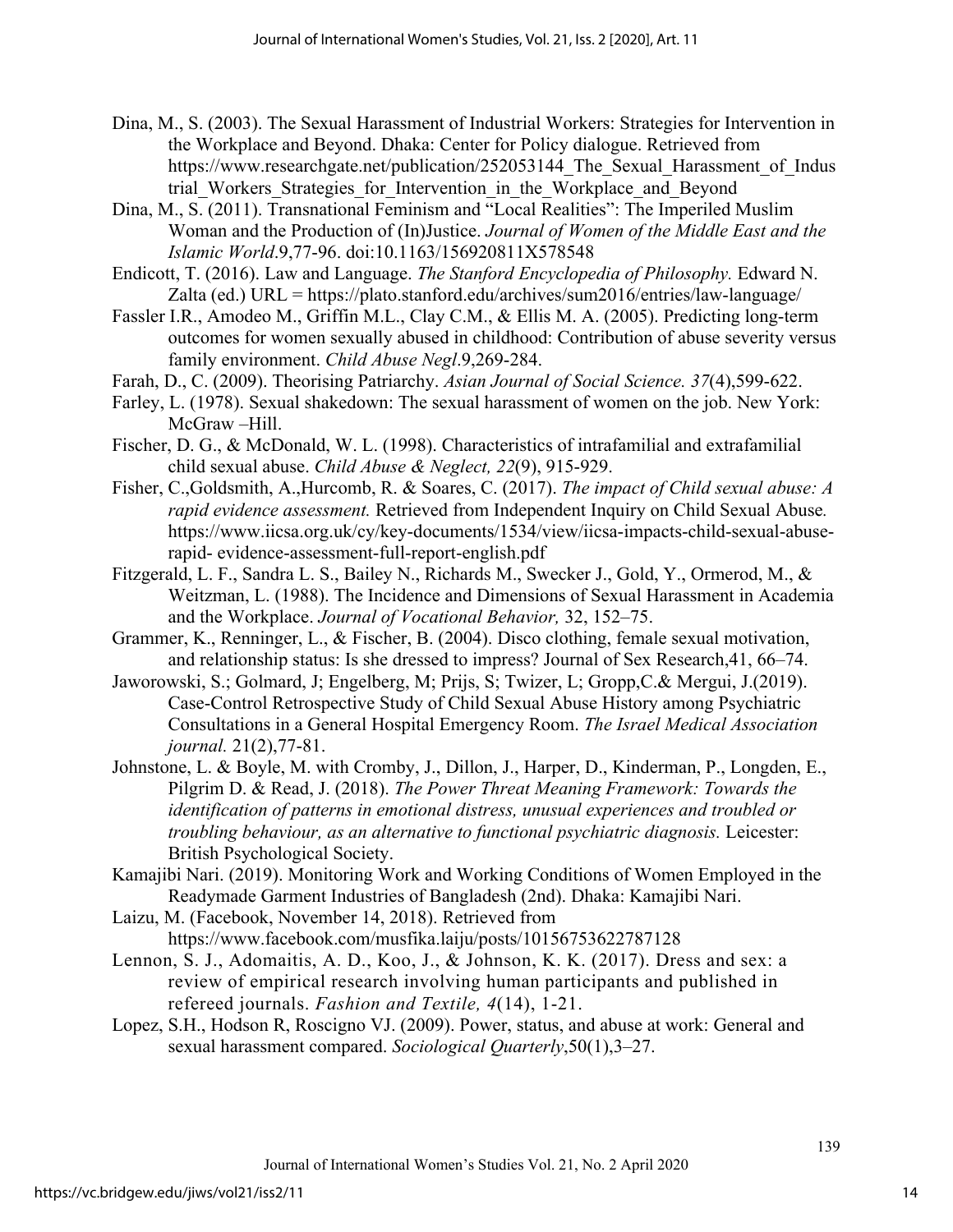- Lynch, A. (2007). Expanding the Definition of Provocative Dress: An Example of Female Flashing Behavior on a College Campus. *Clothing and Textile Research Journal, 25*(2).184-201. doi 10.1177/0887302X06298699
- Maass, A., Cadinu, M., Guarnieri, G., & Grasselli, A. (2003). Sexual Harassment Under Social Identity Threat: The Computer Harassment Paradigm. *Journal of Personality and Social Psychology, 85*(5),853–70.
- MacKinnon, C. (1979)*. Sexual Harassment of Working Women: A Case of Sex Discrimination*. New Haven: Yale University Press.
- Mansfield, K. P., Koch, P.B., Henderson, J., Vicary, J.R.,Cohn, M., & Young W., E. (1991). The Job Climate for Women in Traditionally Male Blue-Collar Occupations. *Sex Roles*, 25(1- 2), 63–79.
- Markin, S. R. (2012). Sexual Harassment Indicators: The Socio-Cultural and Cultural Impact of Marital Status, Age, Education, Race, and Sex in Latin America. *Intercultural Communication Studies, XXI* (1),154-172.
- Martin, P.Y. (2003). "Said and Done" Versus "Saying and Doing": Gender Practices, Practicing Gender at Work, *Gender &Society, 17*(3), 342-366.
- McLaughlin, H. (2018, January 31). Who's Harassed, and How? *Harvard Business Review Digital Article: Managing #MeToo*. Retrieved from https://hbr.org/2018/01/whosharassed-and-how
- McNeish Di & Scott, S. (2018). *Key Message from the research on intra-familial child sexual abuse.* Retrieved from [https://www.dmss.co.uk/pdfs/Key-Messages-intra-familial-](https://www.dmss.co.uk/pdfs/Key-Messages-intra-familial-ENG.pdf)[ENG.pdf.](https://www.dmss.co.uk/pdfs/Key-Messages-intra-familial-ENG.pdf)
- McTavish, J.R., MacGregor, C.D, Wathen, N., & MacMilan, H.L. (2016). Children's exposure to intimate partner violence an overview. *International Review of Psychiatry, 28*(5), 504- 518. DOI: [10.1080/09540261.2016.1205001](https://doi.org/10.1080/09540261.2016.1205001)
- Mendes K., Ringrose, J. & Keller J. (2018). #MeToo and the promise and pitfalls of challenging rape culture through digital feminist activism. *European Journal of Women's Studies,*  25(2),236-246.
- Monroe, K.R. (2019). Ending Sexual Harassment: Protecting the Progress of #MeToo. Journal of Women, Politics &Policy, 40(1),131-147.
- Montemurro, B., & Gillen, M. (2013). How clothes make the woman immoral: Impressions given off by sexualized clothing. Clothing and Textiles Research Journal, 31,167–181
- Morgan, R. (1984). Sisterhood is Global. USA: Anchor Press.
- [Newman,](https://drjennifernewman.com/author/admin/) J. (2018, March 3). Assertive Women Are More Likely to Be Sexually Harassed at Work. Retrieved from https://drjennifernewman.com/2018/03/assertive-women-aremore-likely-to-be-sexually-harrassed-at-work/
- Odikhar (2018). Human Rights Monitoring Report on Bangladesh. Retrieved from http://odhikar.org/wp-content/uploads/2018/12/human-rights-monitoring-report-November-2018\_Eng.pdf
- O'Leary P, Coohey C, & Easton S.D. (2010). The Effect of Severe Child Sexual Abuse and Disclosure on Mental Health During Adulthood. *Journal of Child Sex Abuse,19*(3),275- 289.
- Ontario Human Commission. (2013). Policy on preventing sexual and gender-based harassment. Ontario: Canada. Retrieved from<http://www.ohrc.on.ca/en/book/export/html/10245>
- Prioty, M.A. (October 29, 2018). *Bangladeshi Me too Star Golpo.* Retrieved from [https://www.youtube.com/watch?v=6PpkT0H13\\_g](https://www.youtube.com/watch?v=6PpkT0H13_g)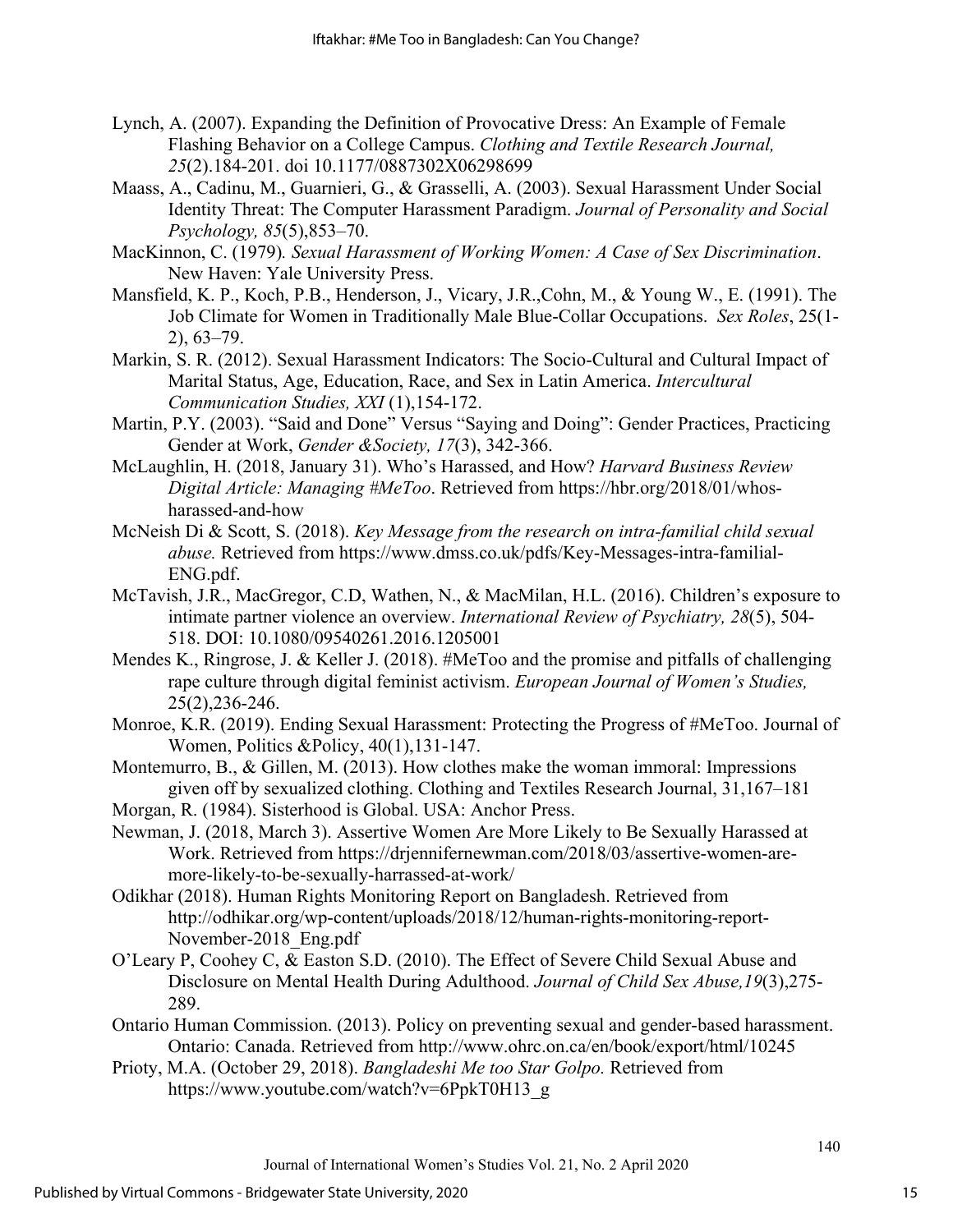- Quinn, B., A. (2002). Sexual Harassment and Masculinity: The Power and Meaning of 'Girl Watching. *Gender & Society 16*(3), 386–402
- Radford, L., Corral, S., Bradley, C., Fisher, H., Bassett, C., Howat, N. and Collishaw, S. (2011) *Child Abuse and Neglect in the UK Today*. London: NSPCC.
- Raga' El-Nimr. (2006). Women in Islamic Law. M., Yamani (Ed), *Feminism and Islam: Legal and Literary Perspectives*. (pp.87-102)*.* London: ITHAKCA Press.
- Ragins, B. R., Terri A. S. (1995). Antecedents and Work-Related Correlates of Reported sexual harassment: An empirical investigation of competing hypotheses. *Sex Roles, 32*(7-8),429- 455.
- Rashid, S.F. (2010). Providing sex education to adolescents in rural Bangladesh: Experiences from BRAC. *Gender and Development*, *8*(2), 28–37.
- Reuwijk, M. & Nahar, P. (2013). The importance to positive approach to sexuality in sexual health programs for unmarried adolescents in Bangladesh. *Reproductive HealthMatters, 21* (41), 69–77.
- Rospenda K. M., Richman J. A., & Nawyn T. J. (1998). Doing Power: The Confluence of Gender, Race, and Class in Contrapower Sexual Harassment. *Gender & Society*, *12*(1),  $40-60$ .
- Schat, Aaron C. H.; Frone, Michael R.; Kelloway, E. Kevin. (2006). Prevalence of workplace aggression in the U.S. workforce. In E. K. Kelloway, J. Barling & J. J Burrell (Eds), *Handbook of Workplace Violence* (pp. 47-89)*.* Thousand Oaks, CA: Sage.
- Sexual Harassment: An Empirical Investigation of Competing Hypotheses. *Sex Roles* (32)429– 55.
- Siddikha, M., T.& Khatun, M. (2014). Re-reading Muslim Women's Rights in Bnagladesh. *Journal of the Asiatic Society of Bangladesh (Hum.).* 59(2).323-341.
- Smolak, L., Murnen, S. K., & Myers, T. A. (2014). Sexualizing the self: What college women and men think about and do to be "sexy". Psychology of Women Quarterly, 38(3), 379– 397.
- Stainback, K., Thomas N. R., & Vincent J. R. (2011). The Context of Workplace Sex Discrimination: Sex Composition, Workplace Culture, and Relative Power. *Social Forces,89* (4). 1165–88
- Stedham, Yvonne & Mitchell, Merwin C. (1998). Sexual harassment in casinos: Effects on employee attitudes and behaviors. *Journal of Gambling Studies, 14*(4), 381-400. doi:10.1023/A:1023025110307
- Sultana, A. (2012). Patriarchy and Women's Subordination: A Theoretical Analysis. *Arts Faculty Journal*, *4*, 1-18. Retrieved from<https://doi.org/10.3329/afj.v4i0.12929>
- T, Dhaka. (2018). "Male participation a must for success of #MeToo Movement". Retrieved from https:// [https://www.dhakatribune.com/bangladesh/court/2018/05/08/supreme-court](https://www.dhakatribune.com/bangladesh/court/2018/05/08/supreme-court-guidelines-sexual-harassment-largely-ignored)[guidelines-sexual-harassment-largely-ignored](https://www.dhakatribune.com/bangladesh/court/2018/05/08/supreme-court-guidelines-sexual-harassment-largely-ignored)
- The Ministry of Women and Children Affair. (2011). National Action Plan to Prevent Violence Against Women and Children. Dhaka, retrieved from
- mowca.portal.gov.bd/...bd/.../English-National-Action-Plan-to-Prevent-Violence-Agai...) The Prevention of Women and Children Repression Act 2000. Retrieved from
- [http://iknowpolitics.org/sites/default/files/prevention\\_act\\_bangladesh.pdf](http://iknowpolitics.org/sites/default/files/prevention_act_bangladesh.pdf)
- The Quran. Surah At-Tin. 95: 4. Retrieved from<https://quran.com/95>
- The Quran. Surah Al-Nisa.4:34. Retrieved from<http://www.surah.my/4?l=en>